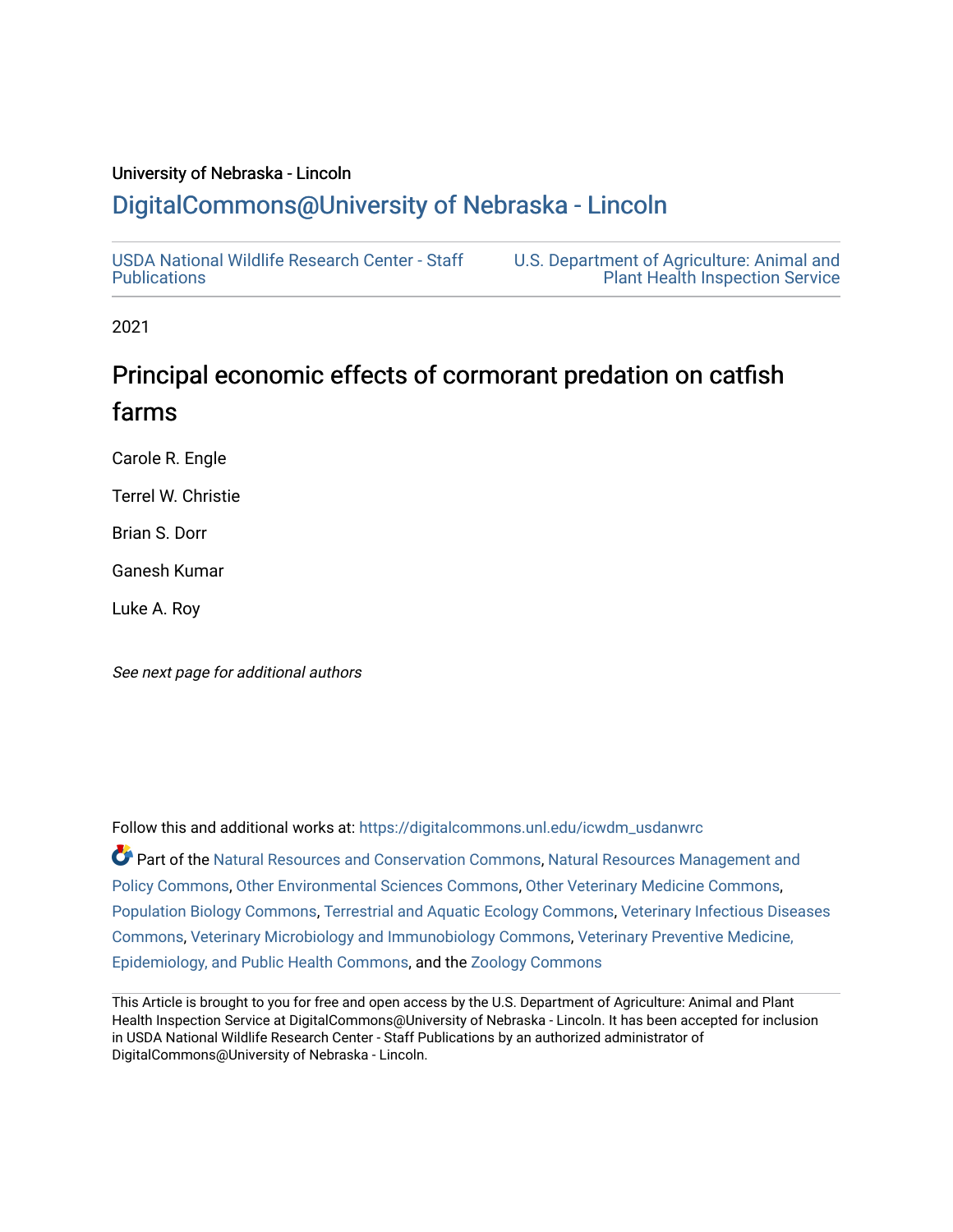# Authors

Carole R. Engle, Terrel W. Christie, Brian S. Dorr, Ganesh Kumar, Luke A. Roy, and Anita M. Kelly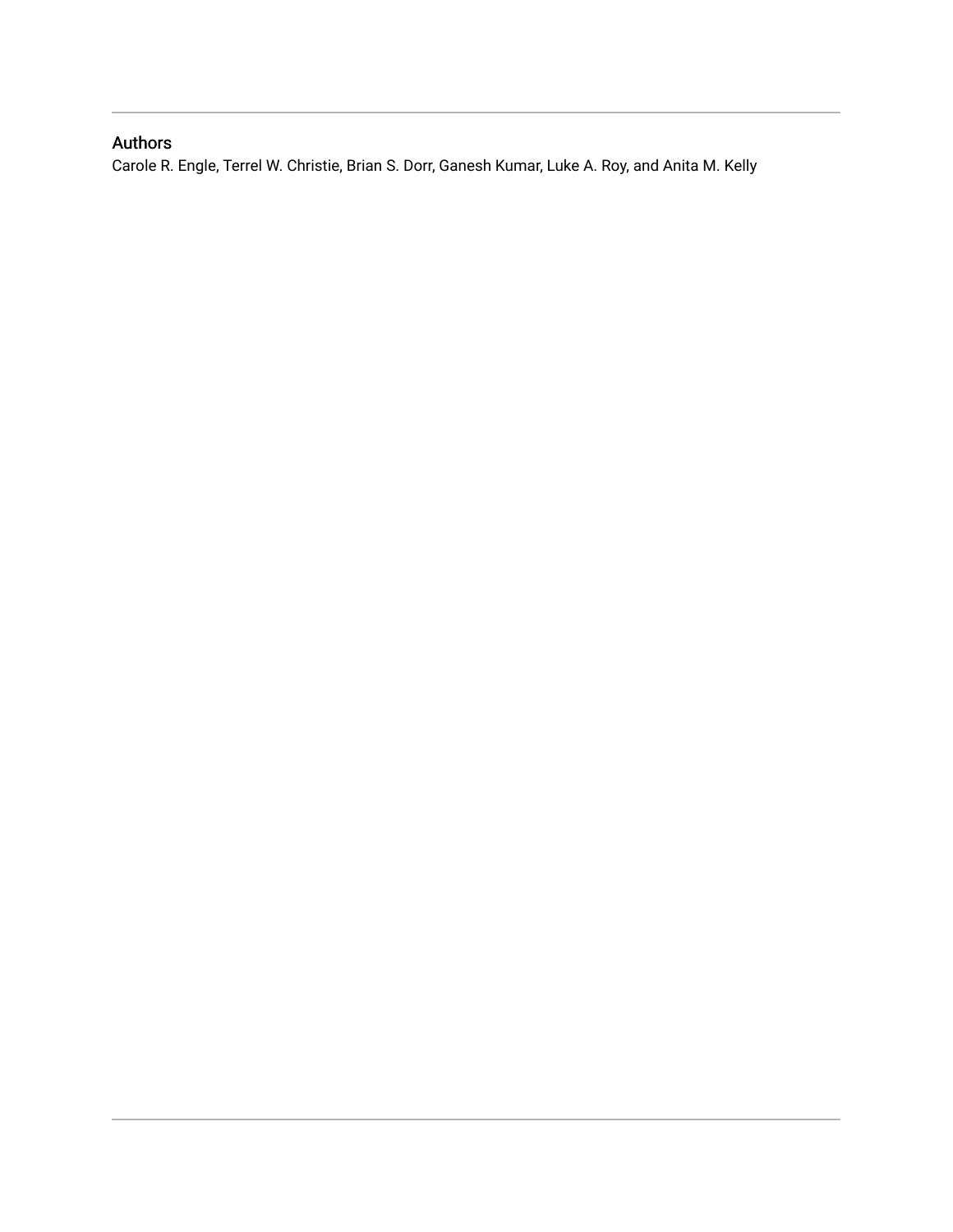APPLIED STUDIES

**World Aquaculture Society** 

**WILEY** 

**WERLD**<br>AQUACULTURE

# Principal economic effects of cormorant predation on catfish farms

# Carole R. Engle<sup>1</sup> | Terrel W. Christie<sup>2</sup> | Brian S. Dorr<sup>3</sup> Ganesh Kumar<sup>4</sup> | Brian Davis<sup>2</sup> | Luke A. Roy<sup>5</sup> | Anita M. Kelly<sup>5</sup>

 $^{\rm 1}$ Engle-Stone Aquatic\$ LLC, VA Seafood AREC, Virginia Tech University, Hampton, Virginia

2 Department of Wildlife, Fisheries, and Aquaculture, Mississippi State University, Mississippi State, Mississippi

 $^3$ U.S. Department of Agriculture, Wildlife Services, National Wildlife Research Center, Mississippi State, Mississippi

4 Thad Cochran National Warmwater Aquaculture Center, Mississippi State University, Stoneville, Mississippi

5 Alabama Fish Farming Center, School of Fisheries, Aquaculture, & Aquatic Sciences, Auburn University, Greensboro, Alabama

#### **Correspondence**

Carole R. Engle, Engle-Stone Aquatic\$ LLC, VA Seafood AREC, Virginia Tech University, Hampton, VA. Email: cengle8523@gmail.com

#### Funding information

National Institute of Food and Agriculture; U. S. Department of Agriculture, Grant/Award Number: 2016-38500-25752

Abstract

Substantial economic losses of farmed catfish to fish-eating birds such as the double-crested cormorant, Phalacrocorax auritus, continue to be reported on U.S. catfish farms. An economic analysis was conducted of the on-farm effects of both the increased expenditures to scare fish-eating birds from catfish farms and of the value of the catfish that were consumed by cormorants. A survey was conducted of U.S. catfish farmers in the Delta region of Mississippi and Arkansas, to obtain farm-level data on expenditures to scare birds. Estimations of the lost revenue from catfish consumed by cormorants were developed from a concurrent study on cormorant distribution, abundance, and diet in the region. The economic effects of bird predation in terms of both fish consumption and management costs were evaluated across three farm sizes and nine catfish production practices. Catfish farmers spent on average \$704/ha ± \$394/ha to scare birds, making bird-scaring costs one of the top five costs of raising catfish. The greatest cost components of scaring birds were manpower (39% of all birdscaring costs) and the variable and fixed costs of trucks used to scare birds (34% of all bird-scaring costs). Losses were greater on hybrid than channel catfish fingerling ponds.

U.S. government works are not subject to copyright.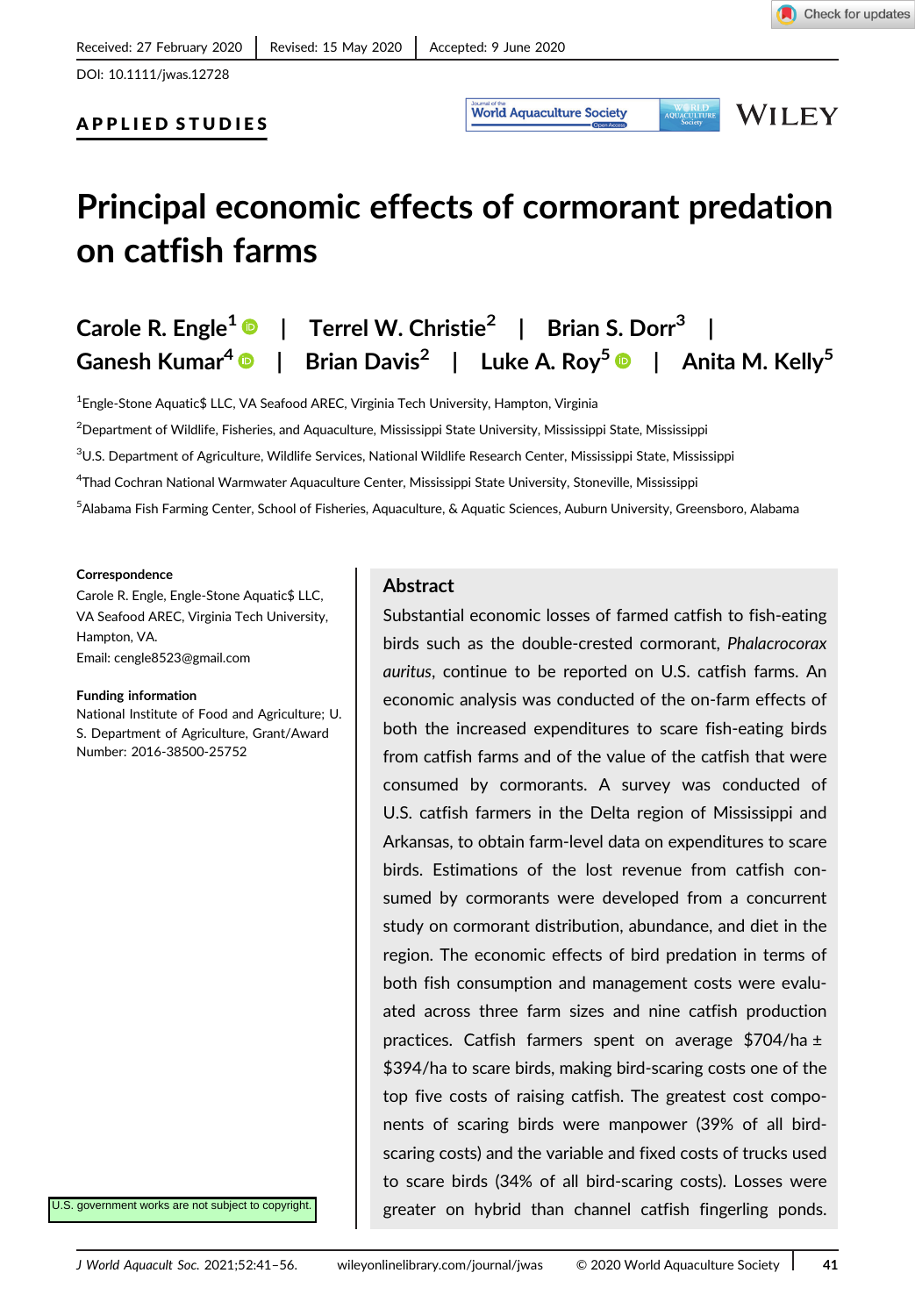Industry-wide, the value of catfish losses averaged \$47.2 million (range of \$25.8–\$65.4 million). Total direct economic effects (including both the increased costs to scare birds and the revenue lost from fish consumed by cormorants despite bird-scaring attempts) averaged \$64.7 million (ranging from \$33.5 to \$92.6 million). Profitability improved by 4% to 23% across the farm size/production strategies analyzed upon removal of the economic effects from bird predation, with greater effects occurring on smaller-scale farms. One-third of the farm size and production scenarios analyzed changed from being unprofitable to showing a profit in the absence of such negative economic effects associated with bird depredation. Overall, the combined effects of increased farm expenditures to scare birds from farms and the value of the catfish lost to predation by cormorants caused substantial negative economic effects on catfish farms.

#### KEYWORDS

catfish losses, cormorant predation, costs to scare birds, economics of bird predation, economics of catfish

# 1 | INTRODUCTION

Published scientific reports of farmed catfish $1$  losses to predation by double-crested cormorants, Phalacrocorax auritus, date back to at least 1992 (Stickley, Warrick, & Glahn, 1992). Cormorants typically arrive at catfish farms in the fall and most leave in late spring, although some number of cormorants remain in catfish farming areas yearround (Dorr, Hatch, & Weseloh, 2014). The primary feeding period on catfish ponds typically occurs from October to April. While cormorant predation on catfish ponds has been an on-going problem for the past 30 years (Dorr, Hanson-Dorr, DeVault, Barras, & Guillaumet, 2014), catfish farmers recently have reported increased cormorant depredation and corresponding losses of catfish to predation by cormorants. In response, the Industry Advisory Council of the Southern Regional Aquaculture Center prioritized funding for a study to re-assess economic effects of predation on U.S. catfish farms by cormorants with improved loss estimation methods and a more comprehensive economic analysis approach.

Previous studies have considered various characteristics of cormorant populations (Dorr, Burger, Barras, & Godwin, 2012a, 2012b; Dorr, Hanson-Dorr, et al., 2014; Glahn, Reinhold, & Sloan, 2000; Glahn & Stickley, 1995) in relation to depredation of catfish aquaculture and measured catfish consumption by birds under controlled experimental conditions (Dorr & Engle, 2015; Glahn & Dorr, 2002). Cormorants were estimated to consume about 4% of the weight of catfish in a given pond in 1995 (Glahn & Brugger, 1995), but by 2002, Glahn, Werner, Hanson, and Engle (2002) estimated that catfish yields could be reduced by 11–14% of gross pond yields from cormorant predation. In 1989, the annual value of catfish losses to cormorants was an estimated \$3.3 million (Stickley & Andrews, 1989), in the Delta region of MS but estimates of industry-wide losses increased to \$12 million for all fisheating birds by 1997 (Wywialowski, 1999). Dorr et al. (2012a) estimated losses from cormorant predation in the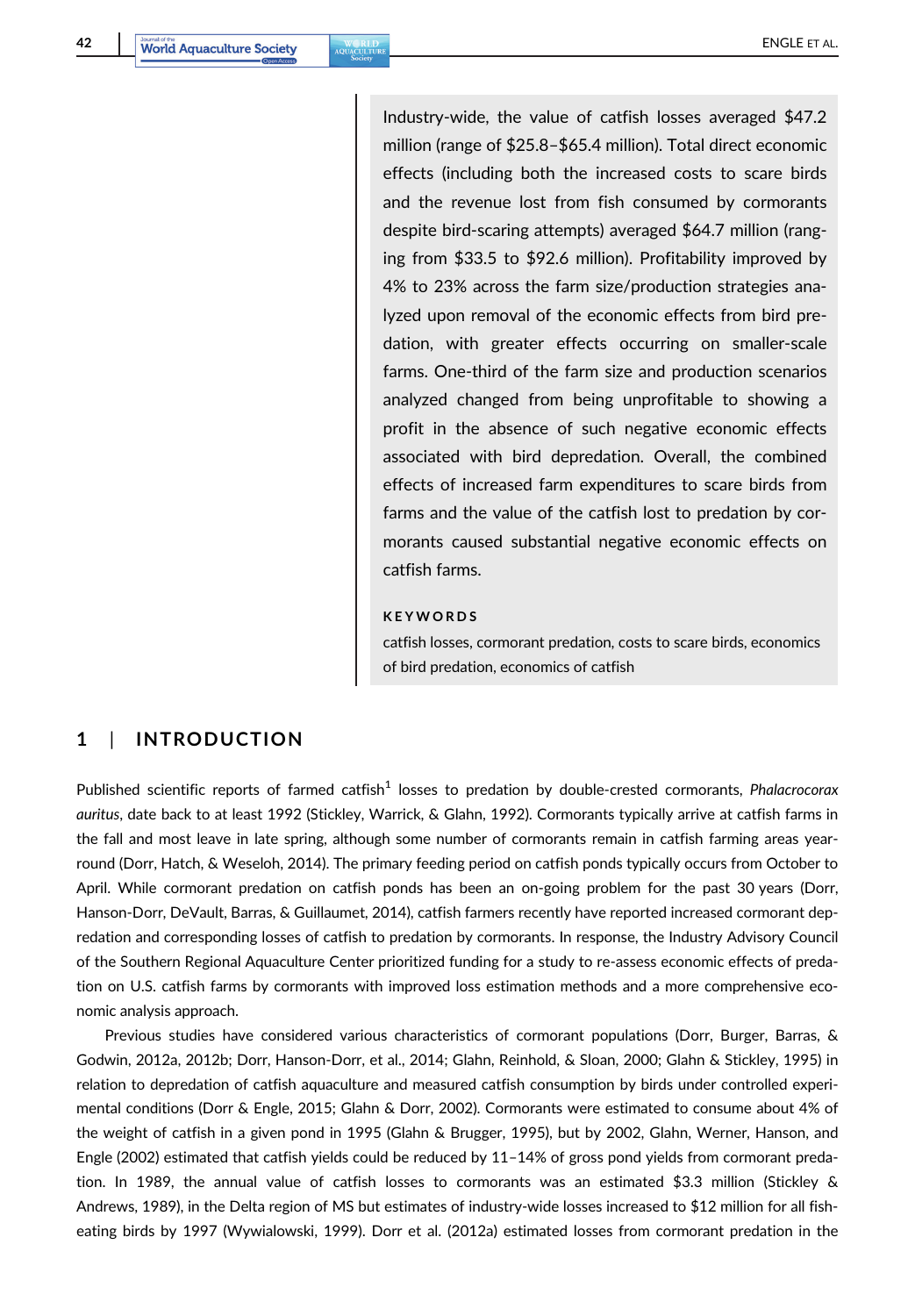Delta region of MS alone at \$5.6–\$12 million annually. We noted that all these estimates were for farm-level losses of catfish and did not include other costs such as bird control efforts.

There have been a few previous attempts to identify expenditures by catfish farmers to scare birds from their farms. Stickley and Andrews (1989) reported estimates of 2.6 hr of time spent per day for an annual cost of \$7,400 per farm, or an industry-wide total bird-scaring cost of \$2.1 million per year. Littauer, Glahn, Reinhold, and Brunson (1997), in a hypothetical estimation, reported bird-scaring costs of approximately \$132 per day. In 1999, Wywialowski (1999) reported expenditures per catfish farm of  $$6,504 \pm $731$  per farm, for an industry-wide expenditure of more than \$5 million.

Most of the estimates of expenditures and farm losses from bird predation are more than 15 years old and improved estimation methods have become available. Moreover, the catfish industry has undergone substantial changes in management practices that have resulted in cost structures substantially different from those in previous years (Kumar et al., 2018; Kumar & Engle, 2017; Kumar, Engle, & Tucker, 2016). Improved cost analysis tools have been developed that reflect current cost structures and provide a basis for improved estimates of various types of effects on the economics of catfish production.

Thus, the goal of this study was to use improved estimation methods and more comprehensive economic approaches to examine the economic effects of catfish predation by cormorants. Specific study objectives were: (a) to measure 2018 costs on catfish farms of efforts to scare birds from farms; (b) estimate value of catfish lost to cormorant predation on catfish; and (c) assess the total economic effects from cormorant predation on catfish farms.

### 2 | METHODS

Four economic effects of predation by fish-eating birds were measured on catfish farms in the Mississippi River Delta region (Deltaic region of AR and MS). The first component measured the time and expense associated with efforts to scare birds from catfish farms. Second, we evaluated the lost sales revenue to catfish farms from fish losses due directly to predation by birds. Thirdly, the combined effects of increased costs and reduced yields on breakeven price (cost of production in \$/kg of catfish) were analyzed for 27 catfish farm size and production scenarios. Finally, total economic impact, including indirect and induced effects industry-wide, was estimated.

This economic analysis was a part of a broader project that included study of the distribution and abundance, food habits, and bioenergetics modeling of double-crested cormorants that over winter (October–April) in the Mississippi Delta. Details can be found in Christie (2019). Briefly, the data on catfish losses as a result of cormorant predation were collected from aerial surveys every 2 weeks (October–April) of all known active cormorant night roosts, collections of cormorants ( $n = 728$ ) from random samples of active night roosts in the Mississippi Delta and aerial surveys every 2 weeks (October–April) over catfish ponds. Active night roosts included 85 in Year 1 and 79 in Year 2 of the survey. For the aerial pond surveys, the sampling frame consisted of 2,772 km<sup>2</sup> that represented 73% of the total water surface area of the Mississippi Delta. Using a random cluster sampling method adapted from Dorr, Burger, and Barras (2008), 136 clusters of catfish ponds were identified, with 30% (41 clusters of ponds) selected randomly to be surveyed. In all, aerial surveys were conducted over 750 catfish ponds in Year 1 and 856 ponds in Year 2.

Data to measure farm-level costs of scaring birds were collected by surveying catfish farmers in the Mississippi River Delta. A questionnaire was developed, reviewed by researchers and extension personnel familiar with the catfish industry, revised, and e-mailed to catfish farmers in the study area described by Christie (2019) in the Mississippi River Delta, with an overall response rate of 88%. Follow-up telephone calls and personal visits to farms were made as necessary. Data were collected on purchases of firearms, ammunition, pyrotechnics, optics, eye and ear protection, exclusion devices, levee repairs, gravel, and expenses of trucks and drivers.

Data were coded, entered into spreadsheets and costs summed within cost categories that included: manpower, usage of trucks and other vehicles (fuel, repairs and maintenance, and annual depreciation), levee repair and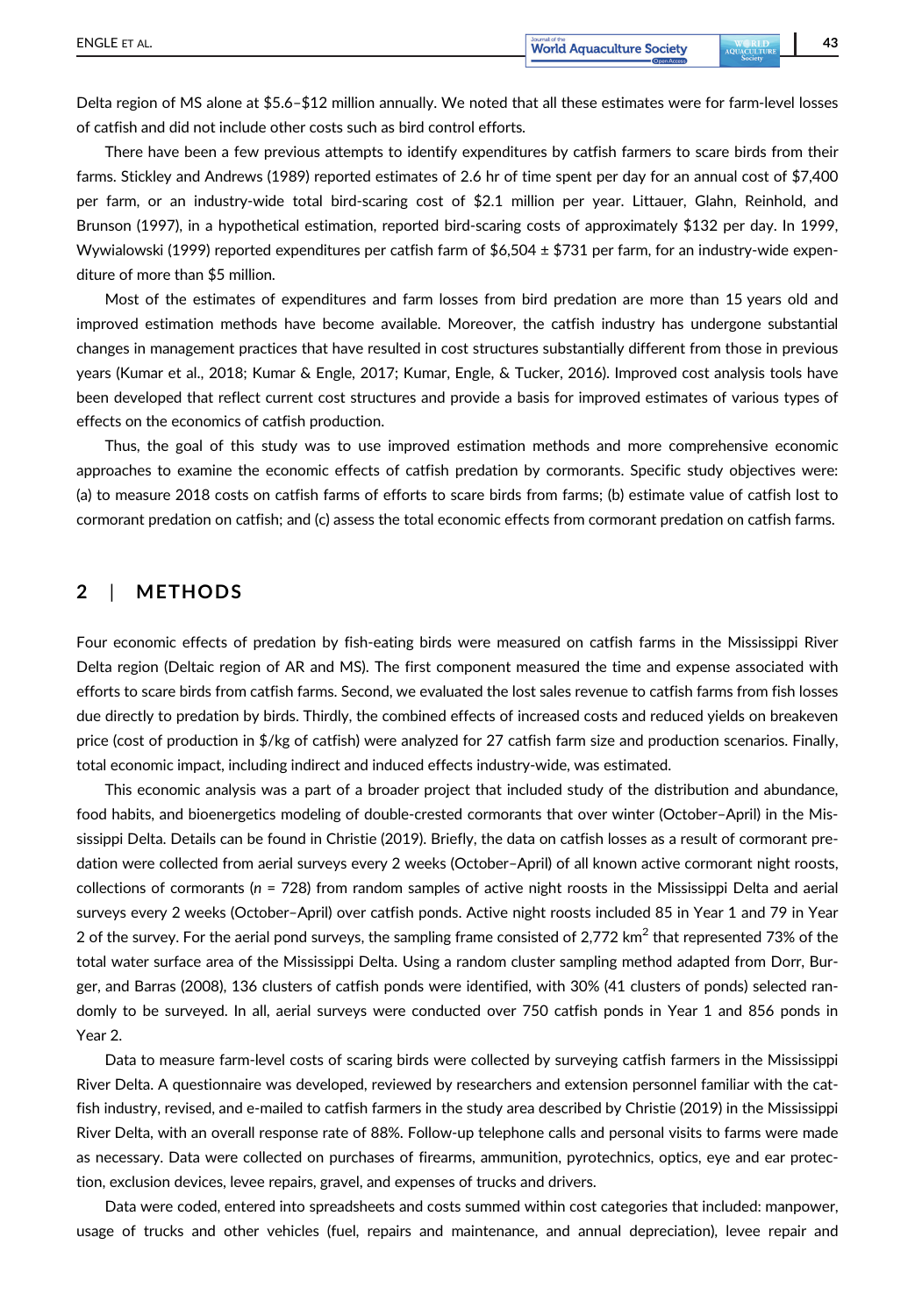maintenance (including gravel purchases to maintain all levees passable to chase birds), firearms and ammunition (including shipping), and bird-scaring devices (pyrotechnics, optics, eye and ear protection, and exclusion devices). Total bird-scaring costs were then summed for each farm and divided by the total number of hectares of water surface area in production that year to obtain a bird-scaring cost per hectare for each farm. Data were sorted into groups based on whether the farm raised primarily fingerlings (classified as a hatchery) or foodfish (classified as a growout farm) and per-ha scaring costs between hatcheries and growout farms were compared with a Student's t test. Data were further sorted by farm size and bird-scaring costs graphed by farm size.

Catfish losses from consumption by cormorants were used to estimate the lost revenue effects. Thus, the lost revenue estimated in this analysis reflects losses only from consumption of catfish by cormorants and does not include losses to any other type of predator. To do so, data from aerial surveys of cormorant roosts and catfish ponds combined with collections of birds for examination of gut contents were collected over two winters (October–April) 2016–2017 and 2017–2018. Details of the methods and results of consumption of catfish biomass, numbers of fish consumed, and the depredation impact (in kg/ha) are in Christie (2019). In addition to aerial surveys, farmers were interviewed to identify which ponds were in production of channel or hybrid fingerlings and foodfish and whether foodfish production was in single- or multiple-batch or in split-pond systems. Briefly, in the U.S. catfish industry, channel catfish are raised in single- or multiple-batches in which single-batch management involves a single size class of fish stocked typically at 12,350 or 14,820 fish per ha with approximately 3.68–4.42 kW/ha of aeration; or at 19,760 fish per ha with 12.15 kW/ha of aeration. Multiple-batch management systems typically involve ponds with more than one size class of fish at one time and are typically stocked at 14,820 or 19,760 fish per ha (aeration rates of 1.85–6.62 kW/ha of aeration). Hybrid catfish are raised in single-batch at 14,820 fish/ha (aeration rates of 4.25 kW/ha); or at 19,760 fish/ha or 24,700 fish/ha (with aeration rates of 13.44–13.63 kW/ha) or at 32,110 fish/ ha in split pond systems (average aeration rate of 7.19 kW/ha). Split ponds are intensive systems in which the fish are partitioned in one section of the pond with the larger portion serving as a waste treatment area. Additional detail on common catfish management systems can be found in Kumar, Engle, Hegde, and van Senten (2020).

The estimated fish losses from Christie (2019) showed that the kg/ha lost because of cormorants differed between ponds used to produce channel catfish fingerlings and ponds producing hybrid catfish fingerlings (Figure 1). Thus, values of fingerlings lost were calculated separately for channel and hybrid fingerlings. For each group of fingerlings, the low, average, and high values of fingerlings lost reported by Christie (2019) were averaged across the



**FIGURE 1** Fish losses (kg/ha) of channel and hybrid catfish fingerlings. Note that the two channel catfish fingerling lines are nearly identical with lines super-imposed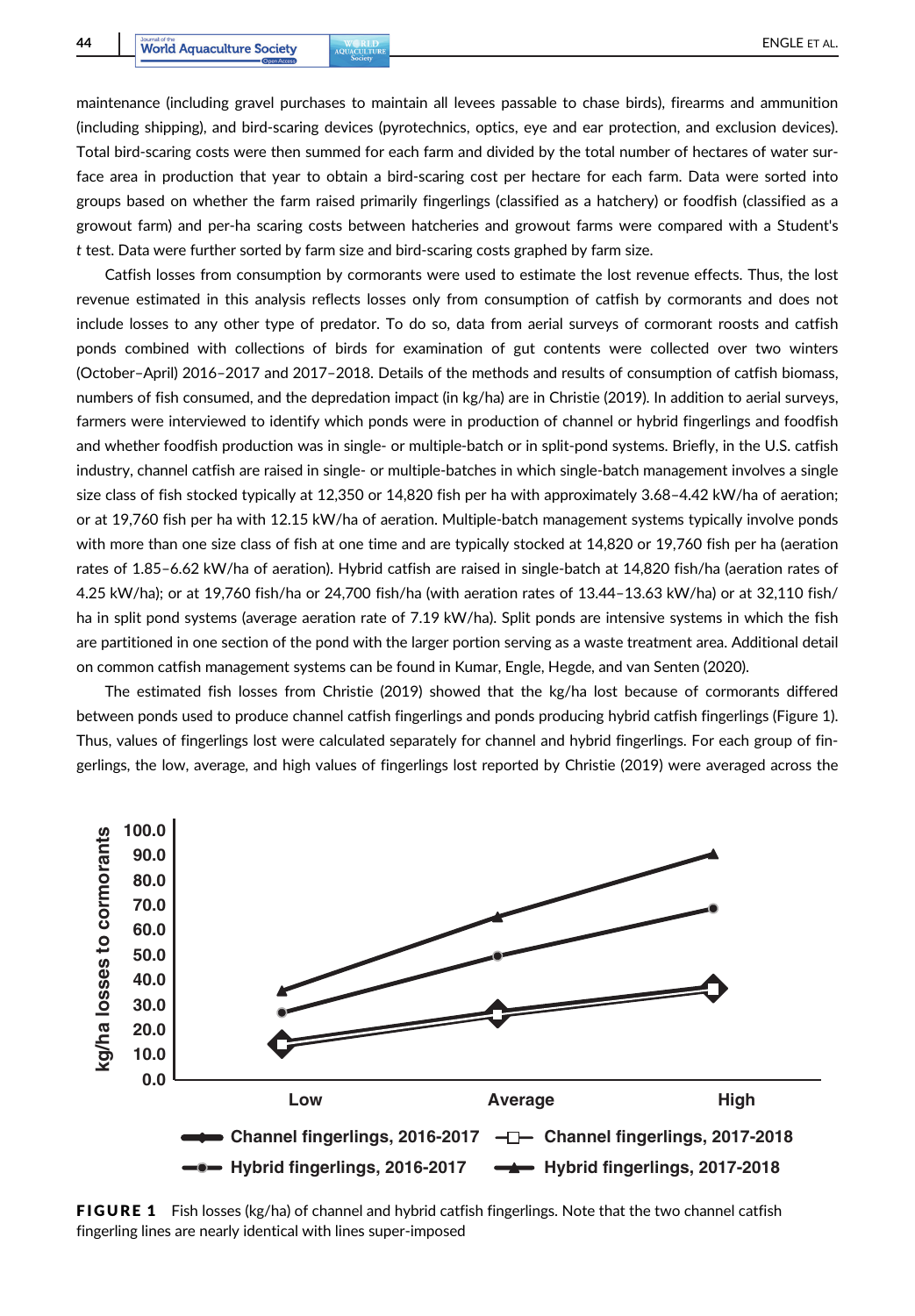FIGURE 2 Annual variability in fish losses (kg/ha) between various catfish production systems for catfish in: (a) 2016–2017; and (b) 2017–2018. MB, multiple batch; SB, single batch; SP, split pond



2 years of data collected. Mean stocking sizes and prices/cm of channel and hybrid catfish from Kumar et al. (2020), length-weight relationships from Steeby (1995) for channel catfish fingerlings, and Brown, Mischke, and Roy (2016) for hybrid catfish fingerlings were applied to the mean fingerling losses from Christie (2019) to calculate the dollar value (per ha) of channel and hybrid catfish fingerlings lost to cormorants.

Among the various foodfish production systems, there were no clear differences in predation because of type of production system, primarily because of variability in cormorant depredation. For example, in 2016–2017, the greatest catfish losses (in kg/ha) to cormorants were those of multiple- and single-batch of channel catfish (Figure 2a), but in 2017–2018, greatest losses (in kg/ha) occurred with hybrid catfish in split ponds and in singlebatch production (Figure 2b).

A weighted average of the number of fish consumed by cormorants in foodfish ponds from Christie (2019) was calculated based on the proportion of hectares in each production system as reported by Christie (2019). The fish losses from foodfish ponds, however, were primarily of fingerlings/stockers. Losses of fish stocked in growout production reduce the stocking density and the subsequent number of market-sized fish that can be harvested and sold and therefore differ in loss estimates as, unlike fingerling ponds, the loss is not realized until harvest.

To estimate the effect on foodfish sales revenue, 27 comprehensive catfish enterprise budgets were used (Kumar et al., 2020). The production and management strategies analyzed were representative of those commonly used in the U.S. catfish industry (for details, see Kumar et al., 2020) and included: channel catfish in multiple-batch production stocked at either 14,820 fish/ha or 19,760 fish/ha (aeration rates of 1.85–6.62 kW/ha); channel catfish in single-batch production stocked at either 12,350 fish/ha or 14,820 fish/ha (aeration rates of 3.68–4.42 kW/ha) or at 19,760 fish/ha with higher aeration rates (12.15 kW/ha); hybrid catfish production in single batch at stocking rates of 14,820 fish/ha (aeration rates of 4.25 kW/ha) or at 19,760 fish/ha or 24,700 fish/ha with greater aeration rates (13.44–13.63 kW/ha); and hybrid catfish production in split ponds stocked at 32,110 fish/ha (average aeration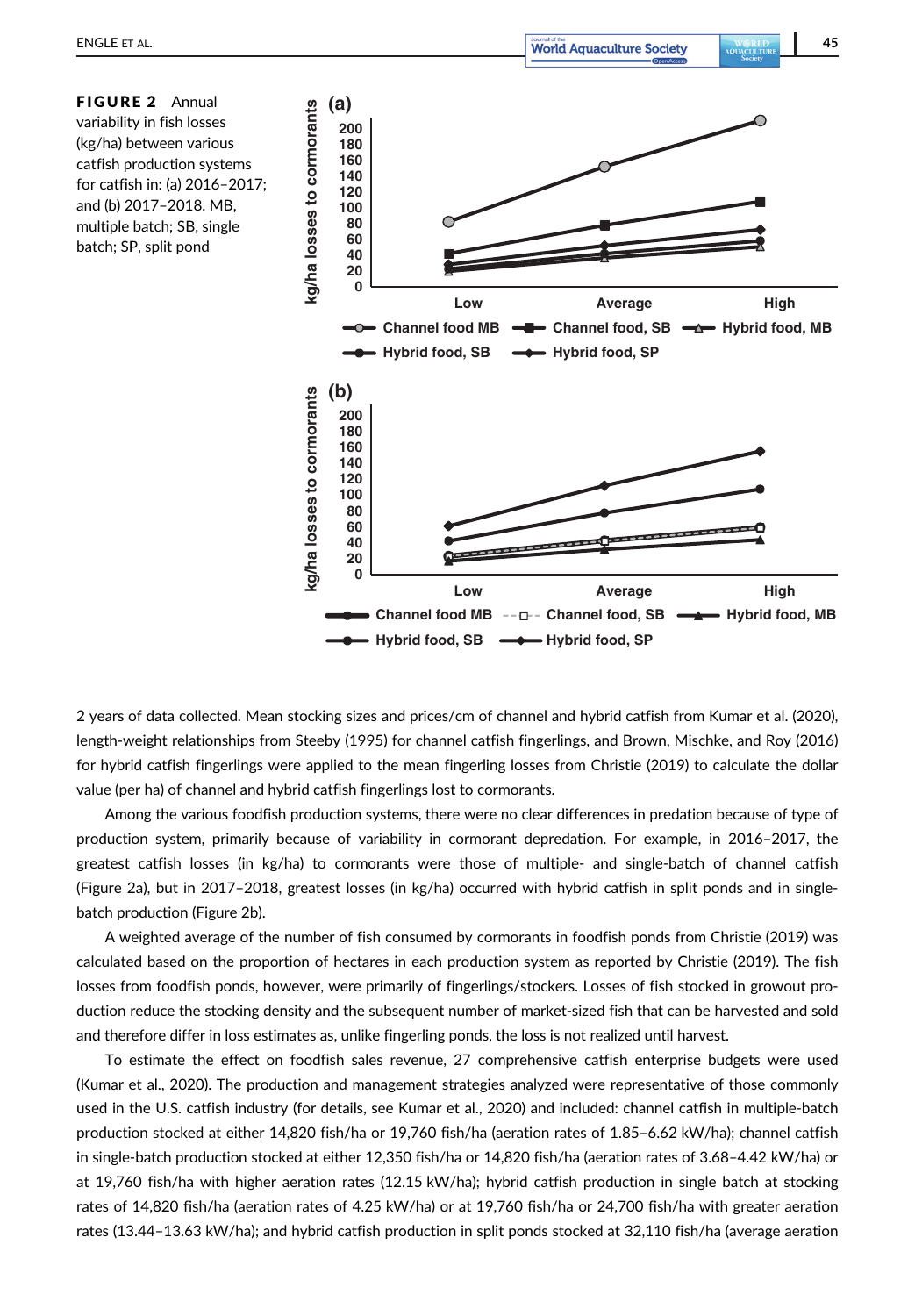rate of 7.19 kW/ha). Three farm sizes (32, 124, and 592 ha) were included in the analysis, for a total of 27 comprehensive enterprise budget scenarios. The base budgets represent the status quo on commercial catfish farms in which farmers spend time and money to attempt to scare birds, but despite such efforts, cormorants continue to consume catfish.

Survival rates in each budget were adjusted based on the numbers of catfish fingerlings/stockers consumed by cormorants as described in Christie (2019). Lost sales revenue (kg/ha lost) of foodfish was calculated by applying an average market weight of 0.68 kg for channel catfish and 0.79 kg for hybrid catfish and a weighted average kg/ha calculated based on the relative proportions of ha in the various production strategies from Christie (2019). The foodfish lost (kg/ha) for each scenario were multiplied by the average market price of catfish (\$2.20/kg) to obtain the value of foodfish sales revenue lost (\$/ha) because of cormorant predation. The potential for compensatory gain from reduced fingerling survival because of bird predation was considered, but the percent of predation was less than the threshold identified by Dorr and Engle (2015) to trigger compensatory gain. While various studies have documented increased growth of catfish stocked at lower densities in single-batch production systems (Southworth, Engle, & Stone, 2006), Dorr and Engle (2015) showed that compensatory growth became evident only at predation levels above 30%, which exceeded the percentage levels of predation by cormorants measured in this study.

To calculate total industry-wide values of lost sales revenue from fingerling and foodfish ponds, total hectares in production of each catfish life stage were multiplied by the \$/ha losses. The total ha in broodstock, fingerlings, and foodfish catfish production from USDA-NASS (2016, 2017, 2018, 2019) were multiplied by the value of fish losses in \$/ha for channel and hybrid fingerlings and market-sized catfish foodfish, respectively, and the values summed.

The third economic effect of fish-eating birds analyzed in this study was the effect on the breakeven price (cost of production in \$/kg). Breakeven price above total cost was selected because it includes both effects on variable costs (such as increased fuel costs of trucks used to scare birds) and fixed costs (such as annual depreciation costs of trucks used to scare birds). In addition, fixed costs per kg of fish sold increased with lower yields because there are fewer kg of fish across which to spread annual fixed costs. The capital-intensive nature of catfish farming results in economies of scale under which greater yields reduce the annual fixed costs per kg. Catfish losses because of fisheating birds reduce overall yields, increase annual fixed costs, and increase the breakeven price of catfish. To remove the effects of bird-scaring costs and reduced fish yields, the bird-scaring costs were subtracted out of each of the 27 catfish production budgets, and the estimated kg/ha of foodfish catfish lost were added to the mean yields in each budget. Budgets were structured with formulas that adjusted yield-dependent variable costs (i.e., the quantity of feed) to different mean yields. The resulting breakeven prices above total costs were recorded.

In addition to the direct revenue losses from fish-eating birds, indirect and induced effects were also estimated. The economic output multiplier for catfish production from Kaliba and Engle (2003) (1.5) was multiplied times the total value of fish losses to estimate the total economic effects in the Mississippi Delta region.

## 3 | RESULTS

Bird-scaring expenses (mean ± SD) by catfish farmers averaged \$704 ± 394/ha (range of \$42/ha–\$1,618/ha) (Table 1). The costs of attempting to scare birds from catfish farms have become a major cost of production, constituting one of the top five production costs for all scenarios analyzed. Of the costs reported by catfish farmers, manpower composed 39% of the costs of scaring birds, followed by 34% for the costs of truck usage, 18% for levee upkeep, firearms and ammunition 7%, and only 2% of costs were for pyrotechnics and exclusion devices (Figure 3). Farms reported using one truck and one person for 155  $\pm$  44 ha of water surface area; for 7.0  $\pm$  6.9 months per person for 45  $\pm$  45 hr/week to scare birds. Bird-scaring costs were not significantly different ( $p > .05$ ) on foodfish farms compared to hatchery farms.

Figure 4 appears to demonstrate a generally declining trend in per-ha bird-scaring costs as farm size increased up to  $\sim$ 202 ha. The costs were, however, highly variable ( $R^2$  = 0.19) with few observations from very large farm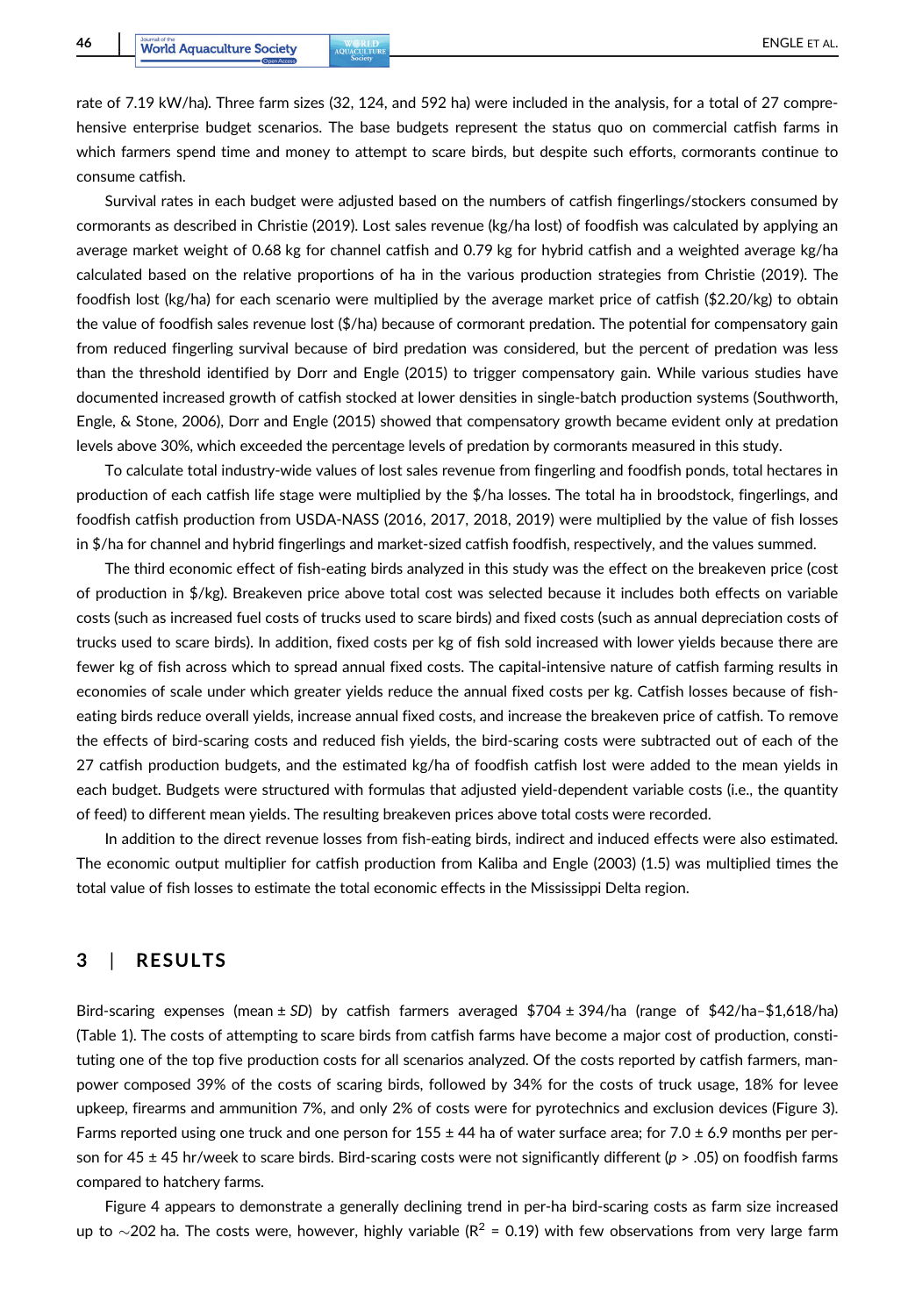| Management strategy <sup>a</sup> | Feed     | <b>Fingerlings</b> | Electricity | Seining and hauling | Labor | <b>Scaring birds</b> |
|----------------------------------|----------|--------------------|-------------|---------------------|-------|----------------------|
| <b>CC-14.8K MB</b>               | \$4.364  | \$1.334            | \$662       | \$556               | \$494 | $$704 \pm $394$      |
| <b>CC-19.8K MB</b>               | \$7,654  | \$1.994            | \$1,076     | \$994               | \$530 | $$704 \pm $394$      |
| $CC-12.4K$ SB                    | \$4.580  | \$1.414            | \$927       | \$587               | \$494 | $$704 \pm $394$      |
| <b>CC-14.8K SB</b>               | \$6,270  | \$1.660            | \$927       | \$794               | \$494 | $$704 \pm $394$      |
| CC-19.8K SB-IA                   | \$8.339  | \$2.396            | \$1.424     | \$1.071             | \$566 | $$704 \pm $394$      |
| <b>HY-14.8K SB</b>               | \$7,220  | \$2.391            | \$994       | \$897               | \$494 | $$704 \pm $394$      |
| <b>HY-19.8K SB-IA</b>            | \$12,165 | \$3.457            | \$1.882     | \$1.423             | \$637 | $$704 \pm $394$      |
| <b>HY-24.7K SB-IA</b>            | \$13,464 | \$5,219            | \$1,882     | \$1.649             | \$637 | $$704 \pm $394$      |
| <b>HY-32.1K SP</b>               | \$17,270 | \$6.529            | \$2.319     | \$2.083             | \$637 | $$704 \pm $394$      |

**TABLE 1** Mean costs (\$/ha) of scaring birds on commercial catfish farms, compared to other major costs modeled for a representative 124-ha commercial catfish farms, Mississippi Delta, 2018

a 14.8K, 19.8K, 12.4K, 14.8K, 19.8K, 24.7K, 32.1K = stocking rates of 14,800/ha; 19,800/ha; 12,400/ha; 14,800/ha; 24,700/ha, and 32,100/ha.

Abbreviations: CC, channel catfish; HY, hybrid catfish; IA, intensively aerated; MB, multiple batch; SB, single batch; SP, split pond.



sizes. It is notable that the largest farm size in the study also reported bird-scaring costs that were among the highest, indicating that the per-ha cost of scaring birds can also be quite high on large farms. Bird pressure on farms is influenced by many variables, including distance from roost sites (Burr, 2019).

**Farm size (ha)**

Table 2 shows the value of lost revenue from catfish farms industry-wide for three depredation levels (low, average, and high) for channel catfish fingerling, hybrid catfish fingerling, and market-sized foodfish production. Industry-

 $\circ$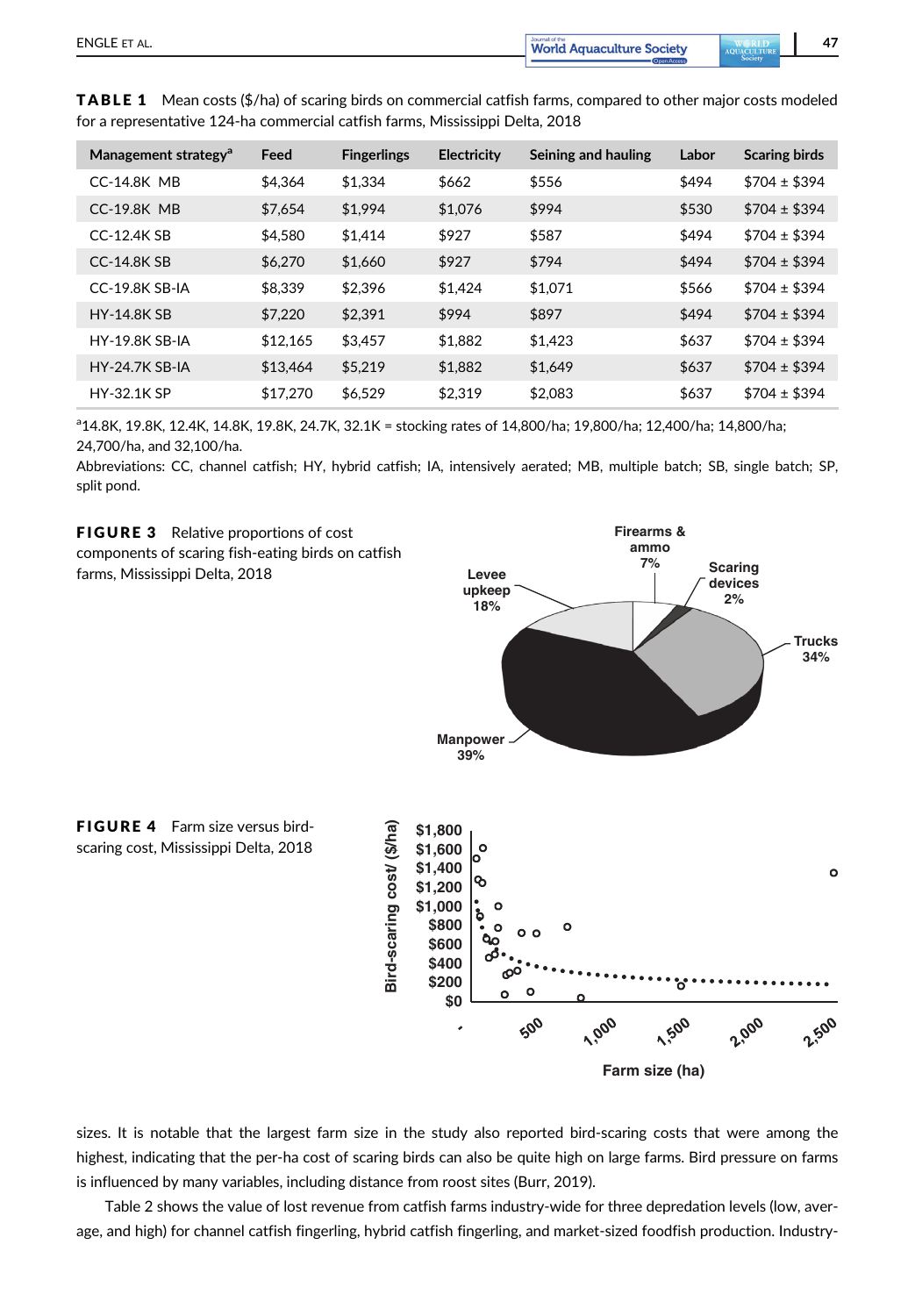wide, the value of all fish sales revenue losses averaged \$47.2 million (range of \$25.8–\$65.4 million). Of these, 98.6% were losses of foodfish that averaged \$46.6 million (ranging from \$25.4 to \$64.5 million in years with heavy predation). The value of hybrid catfish fingerlings lost (averaging \$560,440) was nearly seven times greater than that of the value of channel catfish fingerling losses (\$81,189) because of the greater kg/ha consumed by birds combined with the greater total production area of hybrid as compared to channel catfish fingerlings. The economic effects of hybrid catfish fingerling losses were further compounded by the greater price per cm of hybrid catfish fingerlings compared to the per-cm price of channel catfish fingerlings.

Table 3 combines the increased costs of scaring birds with the value of fish losses. Summing the effects across life stages, the total direct economic effects on the U.S. catfish industry from cormorant predation averaged \$64.7 million (ranging from \$33.5 to \$92.6 million), depending on bird predation levels in any given year.

Effects on breakeven prices (costs of production, measured as  $\frac{1}{2}$ /kg) for nine production strategies on three farm sizes are shown in Table 4. Values reflect effects of both bird-scaring costs and lost sales revenue to fish consumed by cormorants. Breakeven prices above total costs for the base case reflected the economies of scale discussed by

TABLE 2 Industry-wide value of losses of catfish to cormorants by life stage, U.S. catfish industry, Mississippi Delta, 2018

| Life stage                  | Low          | Average      | High         |
|-----------------------------|--------------|--------------|--------------|
| Channel catfish fingerlings | \$44,148     | \$81.189     | \$112,216    |
| Hybrid catfish fingerlings  | \$305.576    | \$560,440    | \$775,860    |
| Market-sized foodfish       | \$25,402,549 | \$46,582,632 | \$64,465,562 |
| Total                       | \$25,752,274 | \$47,224,261 | \$65,353,638 |

TABLE 3 Industry-wide total direct economic effects of bird predation on catfish farms, U.S. catfish industry, Mississippi Delta, 2018

| Life stage         | <b>Bird-scaring costs</b> | Value of fish losses | Total direct economic effects |
|--------------------|---------------------------|----------------------|-------------------------------|
| <b>Fingerlings</b> |                           |                      |                               |
| Channels           |                           |                      |                               |
| Low                | \$352,762                 | \$44,148             | \$396,910                     |
| Average            | \$797,914                 | \$81,189             | \$879,103                     |
| High               | \$1,243,066               | \$112,216            | \$1,355,282                   |
| <b>Hybrids</b>     |                           |                      |                               |
| Low                | \$705,524                 | \$305,576            | \$1,011,100                   |
| Average            | \$1,595,828               | \$560,440            | \$2,156,268                   |
| High               | \$2,486,132               | \$775,860            | \$3,261,992                   |
| Foodsize           |                           |                      |                               |
| Low                | \$6,667,079               | \$25,402,549         | \$32,069,628                  |
| Average            | \$15,080,297              | \$46,582,632         | \$61,662,929                  |
| High               | \$23,493,516              | \$64,465,562         | \$87,959,078                  |
| Total              |                           |                      |                               |
| Low                | \$7,725,365               | \$25,752,274         | \$33,477,639                  |
| Average            | \$17,474,039              | \$47,224,261         | \$64,698,300                  |
| High               | \$27,222,714              | \$65,353,638         | \$92,576,352                  |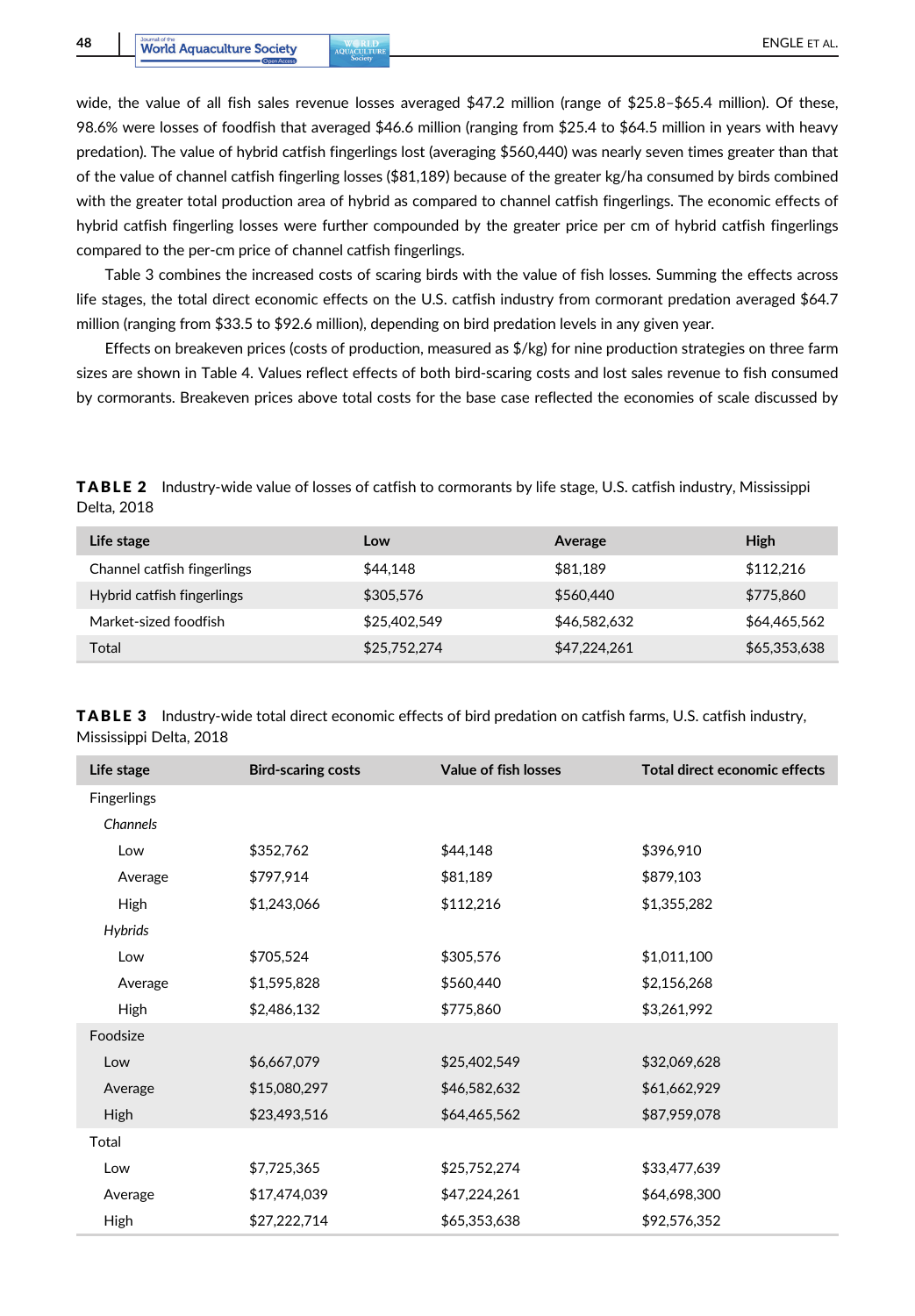Kumar et al. (2020) as well as differing levels of profitability among the various production systems commonly practiced in the U.S. catfish industry.

TABLE 4 Effect on breakeven price above total costs because of fish-eating birds, losses and costs of scaring, modeled on three representative catfish farm sizes (32-ha, 124-ha, and 592-ha), for three predation levels (average, low, and high), Mississippi Delta, 2018

|                                            |             | <b>Cormorant predation level</b> |      |      |
|--------------------------------------------|-------------|----------------------------------|------|------|
| Farm size/production strategy <sup>a</sup> | <b>Base</b> | Average                          | High | Low  |
| 32-ha                                      |             |                                  |      |      |
| <b>CC-14.8K MB</b>                         | 2.71        | 2.10                             | 2.32 | 1.94 |
| <b>CC-19.8K MB</b>                         | 2.18        | 1.90                             | 2.02 | 1.82 |
| <b>CC-12.4K SB</b>                         | 2.67        | 2.31                             | 2.46 | 2.19 |
| <b>CC-14.8K SB</b>                         | 2.32        | 2.08                             | 2.18 | 2.00 |
| CC-19.8K SB-IA                             | 2.27        | 2.09                             | 2.16 | 2.03 |
| <b>HY-14.8K SB</b>                         | 2.29        | 2.08                             | 2.17 | 2.01 |
| <b>HY-19.8K SB-IA</b>                      | 2.23        | 2.09                             | 2.15 | 2.05 |
| <b>HY-24.7K SB-IA</b>                      | 2.16        | 2.05                             | 2.10 | 2.01 |
| <b>HY-32.1K SP</b>                         | 2.07        | 1.95                             | 2.00 | 1.91 |
| 124-ha                                     |             |                                  |      |      |
| <b>CC-14.8K MB</b>                         | 2.47        | 1.96                             | 2.17 | 1.82 |
| <b>CC-19.8K MB</b>                         | 2.07        | 1.80                             | 1.91 | 1.72 |
| <b>CC-12.4K SB</b>                         | 2.51        | 2.16                             | 2.31 | 2.06 |
| <b>CC-14.8K SB</b>                         | 2.18        | 1.97                             | 2.06 | 1.89 |
| <b>CC-19.8K SB-IA</b>                      | 2.16        | 2.00                             | 2.08 | 1.94 |
| <b>HY-14.8K SB</b>                         | 2.18        | 1.98                             | 2.07 | 1.91 |
| <b>HY-19.8K SB-IA</b>                      | 2.14        | 2.00                             | 2.06 | 1.96 |
| <b>HY-24.7K SB-IA</b>                      | 2.07        | 1.97                             | 2.02 | 1.93 |
| HY-32.1K SP                                | 2.01        | 1.93                             | 1.96 | 1.90 |
| 592-ha                                     |             |                                  |      |      |
| <b>CC-14.8K MB</b>                         | 2.36        | 1.86                             | 2.06 | 1.73 |
| <b>CC-19.8K MB</b>                         | 1.98        | 1.72                             | 1.83 | 1.65 |
| <b>CC-12.4K SB</b>                         | 2.38        | 2.06                             | 2.19 | 1.96 |
| <b>CC-14.8K SB</b>                         | 2.09        | 1.88                             | 1.97 | 1.81 |
| CC-19.8K SB-IA                             | 2.07        | 1.92                             | 1.99 | 1.86 |
| <b>HY-14.8K SB</b>                         | 2.09        | 1.91                             | 1.99 | 1.84 |
| <b>HY-19.8K SB-IA</b>                      | 2.07        | 1.94                             | 2.00 | 1.90 |
| <b>HY-24.7K SB-IA</b>                      | 2.03        | 1.92                             | 1.96 | 1.88 |
| <b>HY-32.1K SP</b>                         | 1.96        | 1.85                             | 1.90 | 1.81 |

Note: Values in \$/kg

Abbreviations: CC, channel catfish; HY, hybrid catfish; IA, intensively aerated; MB, multiple batch; SB, single batch; SP, split pond.

a 14.8 K, 19.8 K, 12.4 K, 14.8 K, 19.8 K, 24.7 K, 32.1 K = stocking rates of 14,800/ha; 19,800/ha; 12,400/ha; 14,800/ha; 24,700/ha, and 32,100/ha.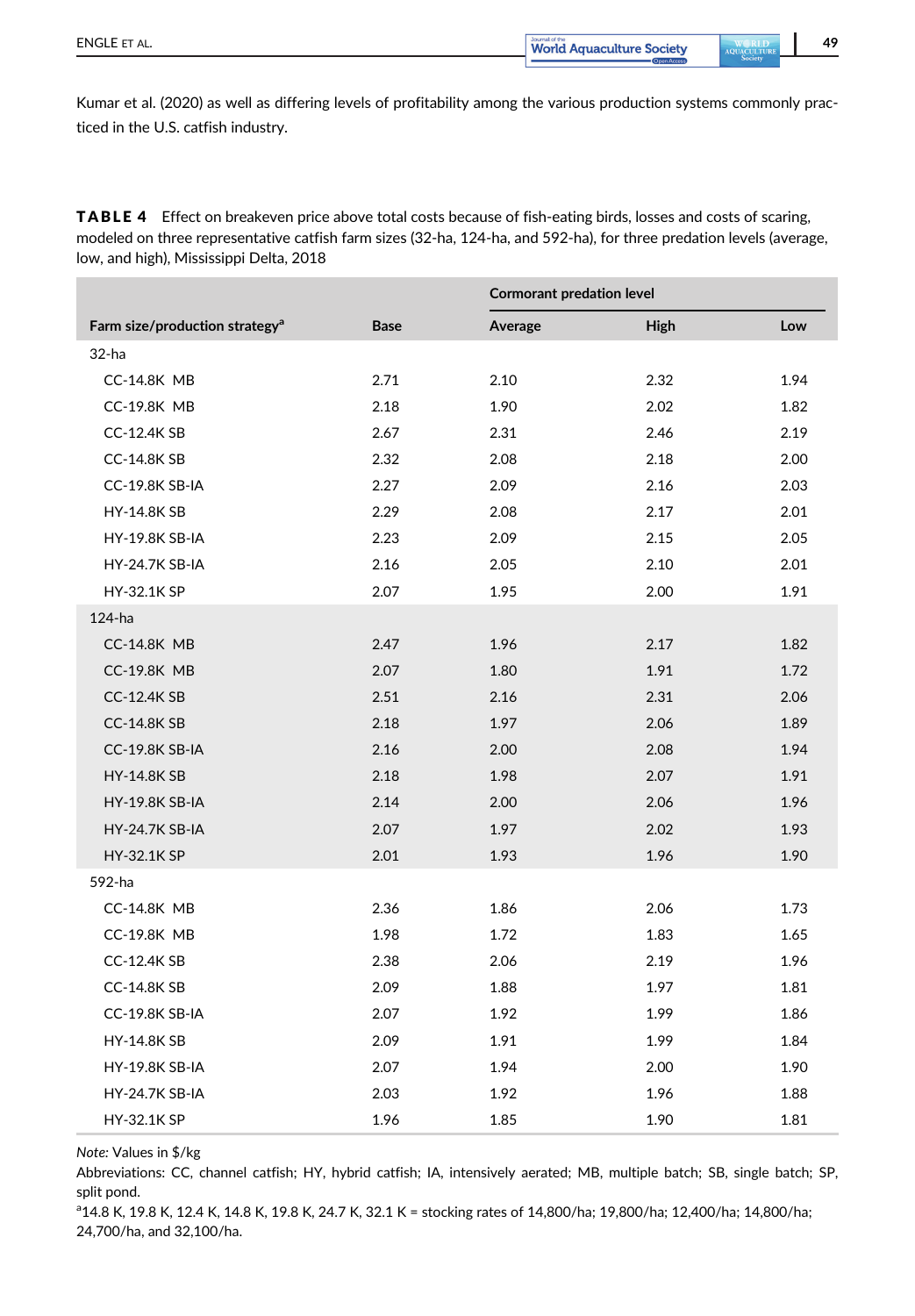Figure 5a shows that six of the nine production scenarios on the smallest farm size were not profitable and two of nine on the medium and large farm sizes were not profitable under the base conditions (continued fish losses in addition to bird-scaring expenditures). When the negative economic effects from bird predation were removed, only one of the production scenarios on the smallest farm size was not profitable; all other farm size/production scenarios were profitable, at average market prices (Figure 5b).

Removing the negative effects of birds improved profitability across all scenarios. The percentage decrease in breakeven price above total costs from removing the negative economic effects of bird predation ranged from 4 to



total costs for: (a) base scenario; (b) without economic effects of bird losses, average level of predation; and (c) percentage change in breakeven price above total costs without negative economic effects from birds. CC, channel catfish; HY, hybrid catfish; IA, intensively aerated; MB, multiple batch; SB, single batch; SP, split pond; 14.8K, 19.8K, 12.4K, 14.8K, 19.8K, 24.7K, 32.1K = stocking rates of 14,800/ha; 19,800/ha; 12,400/ha; 14,800/ha; 24,700/ha, and 32,100/ha)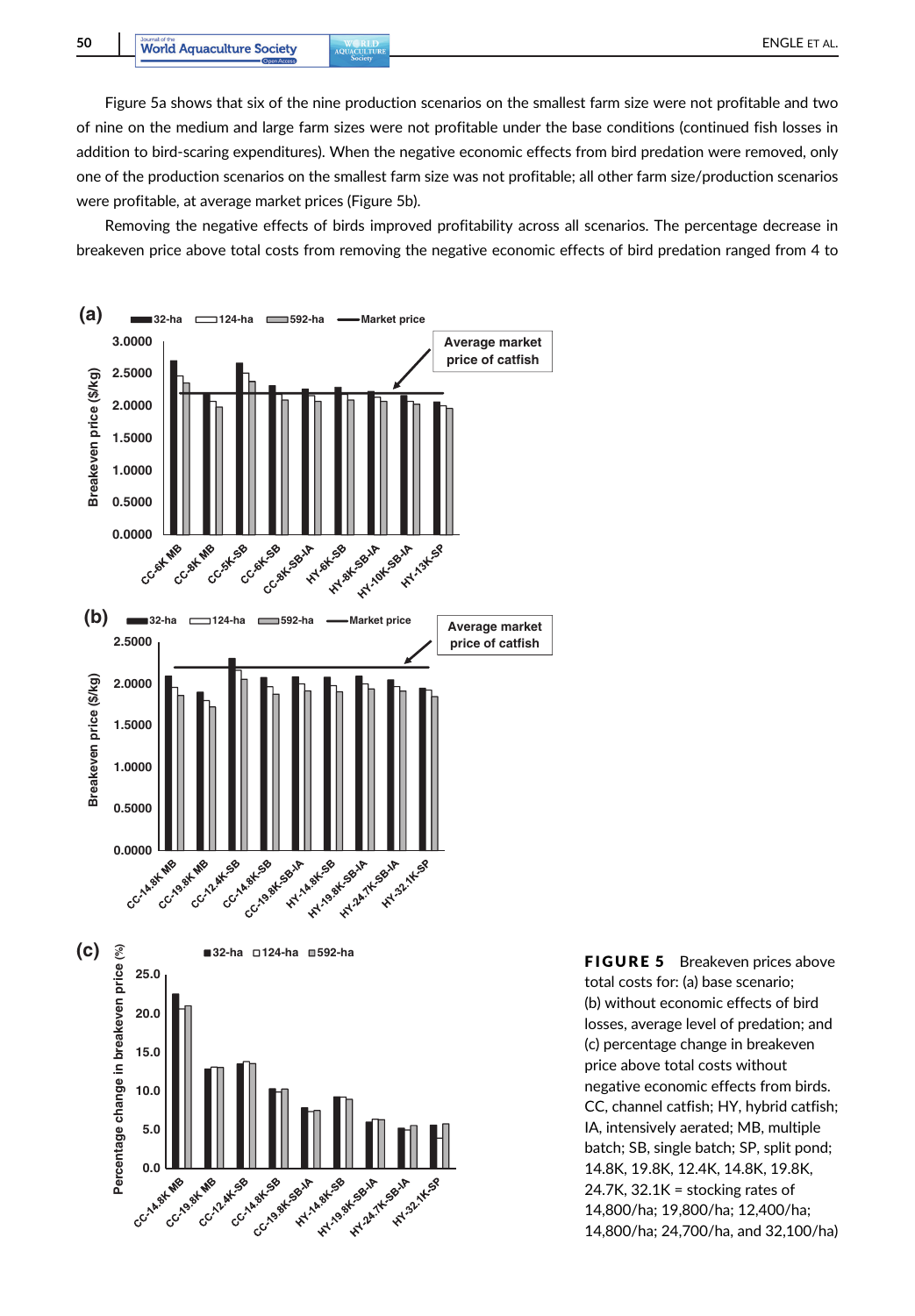ENGLE ET AL. **1980 and 2000 and 31 and 31 and 32 and 33 and 34 and 35 and 35 and 35 and 35 and 35 and 35 and 35 and 35 and 36 and 36 and 36 and 36 and 36 and 36 and 36 and 36 and 36 and 36 and 36 and 36 and 36 and 36 and 3** 

High \$98,030,457

| <b>TABLE 5</b> Economic impact of catfish<br>losses because of cormorants, U.S.<br>catfish industry, Mississippi Delta, 2018 | Cormorant<br>predation level | <b>Economic output</b><br>(multiplier = $1.5^{\circ}$ ) |
|------------------------------------------------------------------------------------------------------------------------------|------------------------------|---------------------------------------------------------|
|                                                                                                                              | Low                          | \$38.628.411                                            |
|                                                                                                                              | Average                      | \$70,836,391                                            |

<sup>a</sup>Kaliba and Engle (2003).

23%, with the greatest percentage improvements observed on the smallest farm scenarios (Figure 5c). Improvements in profitability reduce financial risk on catfish farms both by reducing costs of production and providing a greater margin of safety in the event of market price decreases. With lower costs of production, farms remain profitable at lower market prices, reducing market price risk.

To estimate the industry-wide economic impact associated with the value of fish lost to cormorants, the economic multiplier for total economic output (1.5) from Kaliba and Engle (2003) was applied to the values of total fish losses. Effects on total economic output averaged \$70.8 million (ranging from \$38.6 to \$98.0 million) (Table 5).

# 4 | DISCUSSION

Catfish farmers expend time and money to attempt to scare fish-eating birds from farms to reduce fish losses. Nevertheless, despite intense efforts to scare birds, cormorants continue to successfully feed on farmed catfish. This study measured current economic effects of cormorant predation on farm-raised catfish by: (a) measuring on-farm costs of bird-scaring by catfish farmers; (b) estimating the value of fingerling/stockers consumed by cormorants on hatcheries; (c) estimating the value of the lost foodfish sales revenue from predation by cormorants; (d) estimating total direct economic effects; and (e) estimating multiplier-driven indirect economic effects from cormorant predation. This study collected data only on depredation losses from double-crested cormorants, but other bird species also consume catfish. Thus, the fish losses in this study are underestimated, although cormorants are considered to be responsible for a large portion of catfish losses. Moreover, birds have been shown to be vectors of commercially important disease pathogens (Cunningham et al., 2019; Jubirt et al., 2015). Thus, the total revenue losses because of fish-eating birds may be somewhat underestimated in this study. In addition, the estimate of industry-wide economic losses was based on the assumption that cormorant use of catfish aquaculture is similar across production regions. Given observations and comments from catfish farmers in other regions, that assumption seems reasonable, but additional studies to measure losses to cormorants in other regions are warranted.

Expenditures by catfish farmers to scare birds appear to have increased over time. Table 6 reports values from earlier studies that were adjusted<sup>2</sup> to 2018 dollars (United States) and standardized with the 2018 market price of catfish (\$2.20/kg) (Table 6). The earliest reported farm expenditures to scare birds were \$120/ha in 1989 (Stickley & Andrews, 1989), increased to \$188/ha in 1999 (Wywialowski, 1999), and to \$704/ha in the present study. These studies span more than 30 years and suggest fairly dramatic increases in the efforts and expenditures by catfish farmers to scare fish-eating birds from their farms, although the more comprehensive approaches used in this study may have resulted in more complete cost estimates than those of previous studies.

Christie (2019) reported that the average depredation impacts measured, of 45 kg/ha, were nearly double those reported in 1995 of 24 kg/ha (Glahn & Brugger, 1995). Improved loss estimation methods may, at least in part, account for this increase (Christie, 2019). Recent research suggests that the cormorant density averaged across all catfish ponds from 2015 to 2018 is similar to estimates from 2000 to 2003 (Burr, Avery, Street, Strickland, & Dorr, in press). Production practices have changed over time as well with a shift to hybrid catfish and intensive production practices with higher stocking densities, which may influence overall loss estimates. Regardless, consumption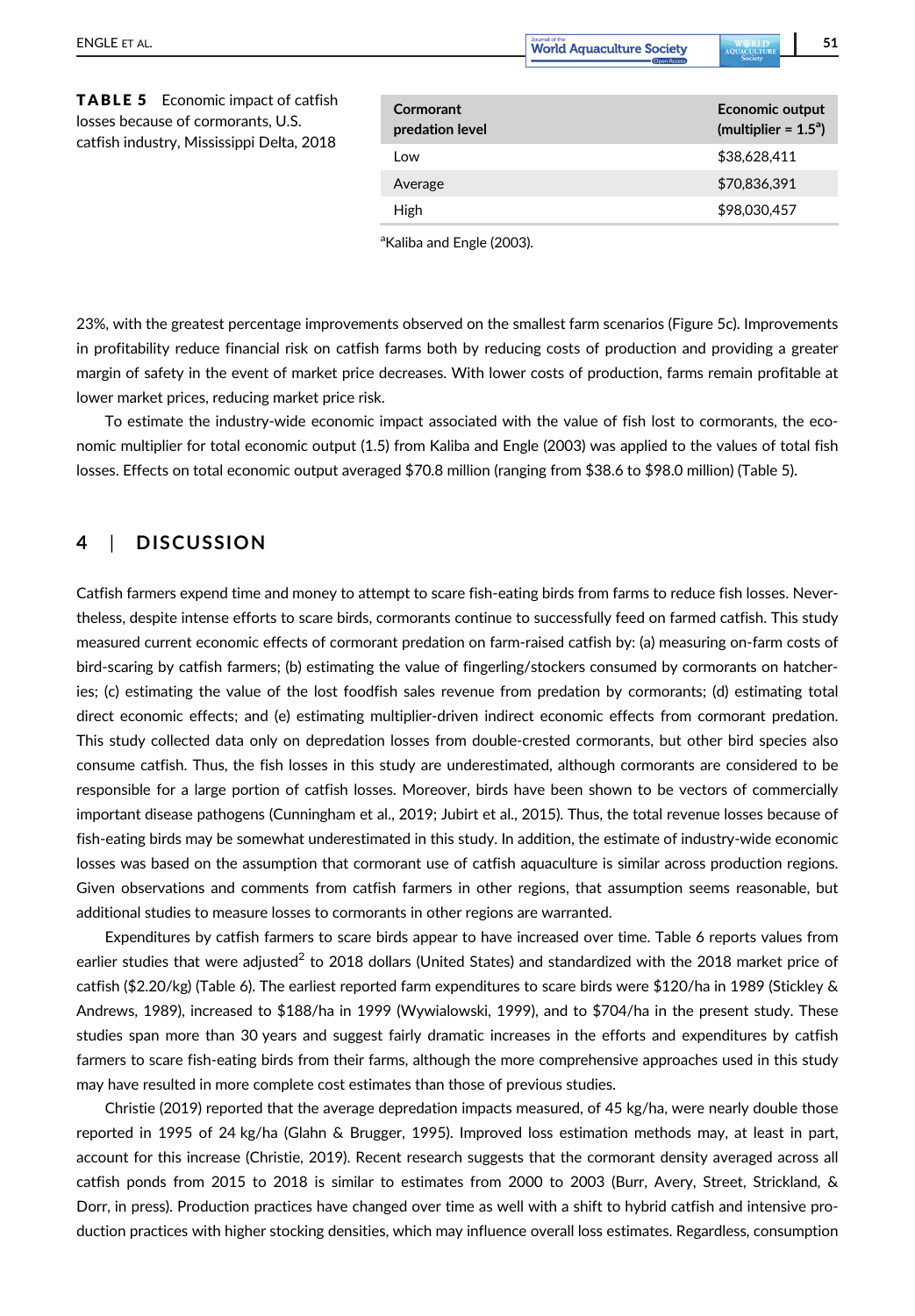| Year                | <b>Bird-scaring</b><br>costs (\$/ha) | Value of fish<br>losses (\$/ha) |
|---------------------|--------------------------------------|---------------------------------|
| $1989$ <sup>a</sup> | 120                                  | n.a. <sup>b</sup>               |
| 1992 <sup>c</sup>   | n.a <sup>b</sup>                     | 236                             |
| 1995 <sup>d</sup>   | n.a <sup>b</sup>                     | 287                             |
| 1999 <sup>e</sup>   | 188                                  | 280                             |
| 2002 <sup>f</sup>   | n.a <sup>b</sup>                     | 1,470                           |
| 2020 <sup>g</sup>   | 704                                  | 1,517-3,162                     |

TABLE 6 Comparison of historical estimates of negative economic effects on catfish farms of fish-eating bird predation, Mississippi Delta, 2018

Note: Values from the various studies were adjusted to 2018 U.S. dollars using the Producers' Price Index; the market price of catfish used to assign a value of fish losses was adjusted to the study price of \$2.20/kg.

<sup>a</sup>Stickley and Andrews (1989).

<sup>b</sup>Did not measure in study.

<sup>c</sup>Stickley et al. (1992).

<sup>d</sup>Glahn and Brugger (1995). <sup>e</sup>Wywialowski (1999).

f Glahn et al. (2002).

<sup>g</sup>Engle et al. (current study).

per ha of catfish by cormorants appears to be as much and possibly greater than what has been estimated in the past. The estimated value of fish losses has similarly increased over time. Values from previous studies were standardized using the 2018 market price of catfish (\$2.20/kg) (Table 6). Estimated values of fish losses to cormorants increased from \$236/ha (Stickley et al., 1992) in 1992 to \$280/ha in 1999 (Wywialowski, 1999), to \$1,470/ha in 2002 (Glahn et al., 2002). The estimated values of fish losses in this current study ranged from \$1,517/ha to \$3,162/ha (based on average depredation levels) and varied according to the farm size/production management strategy. The more comprehensive approaches used in this study to estimate the value of fish losses in different management strategies on different farm sizes may have contributed to the increased cost estimates. Moreover, this study combined the value of fish losses with those of bird management costs to estimate direct economic effects, but unlike previous studies also used an economic multiplier to examine indirect economic effects not considered in previous studies.

The data used in this study do not include observations of estimated fish losses in the absence of efforts to scare birds from cormorant ponds. No commercial farmer can afford to take the risk of potentially devastating losses, and participants in the study were not asked to allow those losses to occur simply to generate such data. Hegde and Kumar (2019), however, presented data from large, commercial-sized (ranging in size from 0.8 to 1.6 ha) research ponds for a time period during which the research facility was unable to scare birds because of the inability to obtain the necessary depredation permit. Large numbers of cormorants were observed for a period of time (January–March) on the research ponds, following which catfish feeding rates decreased. When the cormorants left the facility, ponds were seined, catfish were weighed back into the ponds, and the mortality to cormorants estimated based on Kumar and Engle (2010). Catfish mortality rates ranged from 35 to 60%, compared to typical mortality rates in those ponds of 21% to 22%.

Such losses from cormorant predation in the absence of depredation permits would result in substantial losses to a commercial catfish farm (Table 7). For a 124-ha representative catfish farm with channel catfish (stocked at 19,760/ha with intensive aeration) and hybrid catfish (stocked at 24,700/ha with intensive aeration), net returns would decrease by approximately \$396,393/farm and approximately \$467,788/farm, respectively, for each 10% decrease in survival.

Researchers involved in the above study observed greater concentrations of cormorants on more heavily stocked ponds (Hegde & Kumar, 2019). If fish-eating birds generally are attracted to higher-density ponds, the value of lost foodfish sales revenue reported in this study is likely under-estimated. The trend of increased intensification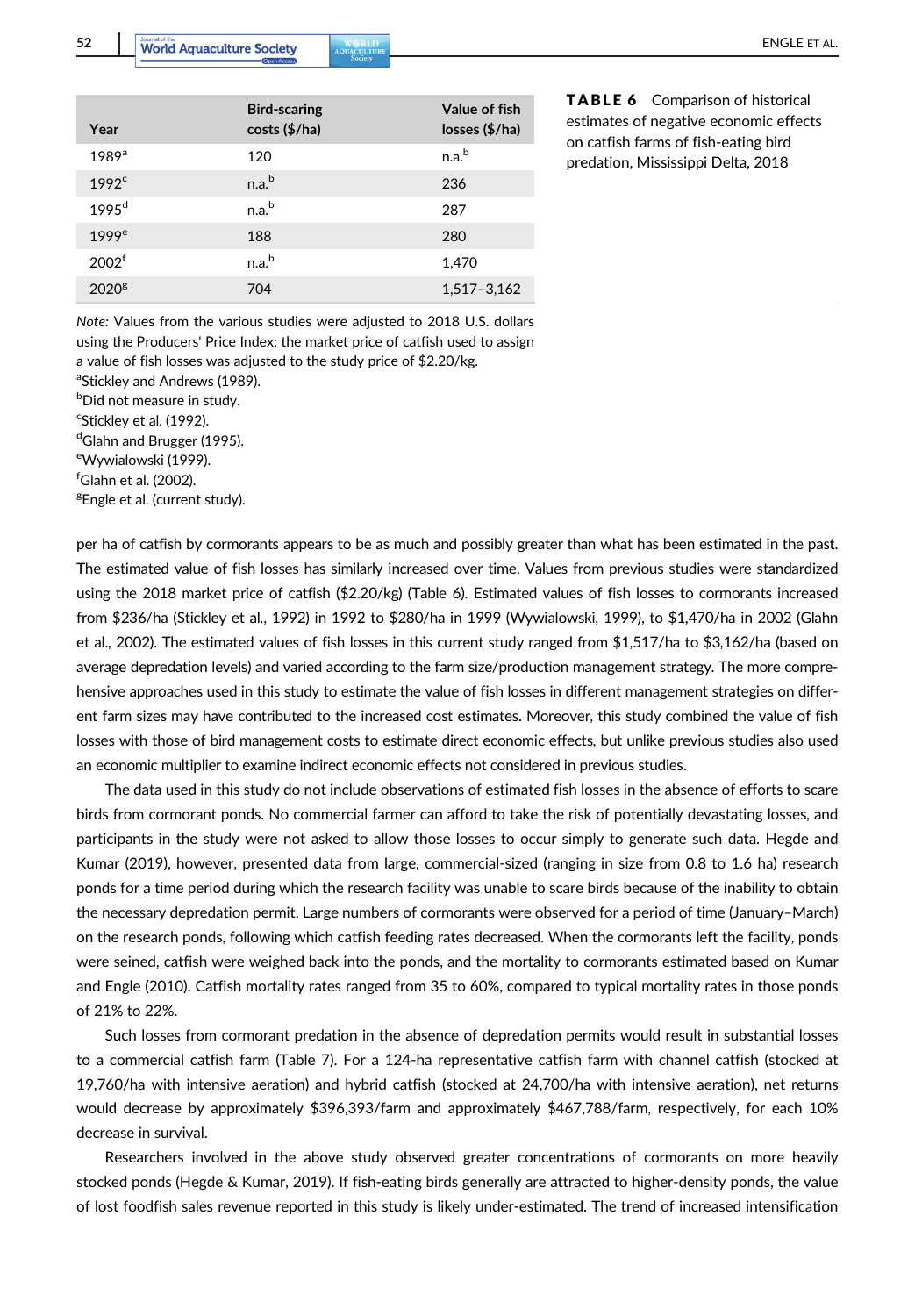|                                                         | <b>Production scenario</b>                                   |                                                             |  |  |
|---------------------------------------------------------|--------------------------------------------------------------|-------------------------------------------------------------|--|--|
| Scenario                                                | Channel catfish, stocked at 19,760/ha,<br>intensive aeration | Hybrid catfish, stocked<br>at 24,700/ha, intensive aeration |  |  |
| Base case, survival                                     | 65%                                                          | 85%                                                         |  |  |
| Net returns (\$/farm)                                   |                                                              |                                                             |  |  |
| Base case                                               | \$67,554                                                     | \$280,415                                                   |  |  |
| 60% survival                                            | $-$ \$124.373                                                | $-$ \$869,485                                               |  |  |
| 50% survival                                            | $-$ \$520.766                                                | $-$1,337,274$                                               |  |  |
| 40% survival                                            | $-$ \$917,159                                                | $-$ \$1,805,062                                             |  |  |
| Decrease in net returns per<br>10% decrease in survival | $-$ \$396.393                                                | $-$ \$467.788                                               |  |  |

**TABLE 7** Effect on net returns from cormorant predation on catfish on commercial-scale research ponds when depredation permits were not allowed

Source: Hegde and Kumar (2019).

in the catfish industry indicates that additional work is warranted to determine whether fish-eating birds are attracted in greater numbers to higher-density ponds.

While not quantified in this study, the problem of depredating birds was reported by respondents to lead to increased inefficiencies in how farms are managed. One respondent said, "We have changed how we manage our entire farm due to birds, not efficiency; we schedule seining of ponds with the greatest bird pressure first; anyone going into town drives by ponds with birds on the way in and comes back a different way."

The fish consumption data estimated in this project demonstrated a great deal of variability. Some of the variability in depredation levels was because of annual fluctuations in the numbers of birds arriving at catfish farms and the timing of their arrival. Another source of variation is the distance that catfish farms are located from bird roosting sites. Moreover, Christie (2019) found that cormorants moved their roost sites closer to catfish farms in January and February. Burr et al. (in press) found that not only are there more cormorants in the delta region of MS during late January to April, but that they use aquaculture more than expected given its availability. We also note that the cormorant diet data from Christie (2019) was collected from cormorants in the MS and AR delta region and extrapolated to the industry for industry-wide estimates. Cormorants are clearly a concern industry-wide (Wywialowski, 1999) and this area represents a large proportion of aquaculture production; there may be regional differences in cormorant depredation which may add to variability in the industry-wide estimates.

Such variability in bird depredation levels is, in economic terms, a source of yield risk for catfish farmers. In the absence of insurance programs, catfish farmers attempt to manage the risk of losses to bird predation by spending significant time and money to scare birds. Clearly, the risk of substantial losses likely to occur in the absence of birdscaring efforts is too great for catfish farms, and catfish farmers are spending greater amounts of time and effort than previously to attempt to reduce this risk.

While catfish farming was established as a form of agriculture under the National Aquaculture Act, losses of catfish to federally protected avian predators are not covered under federal programs that were created to mitigate some portion of these types of losses. For example, the Livestock Indemnity Protection (LIP) covers cattle losses from attacks by avian predators, but aquaculture farms are not eligible for the LIP program. Similarly, while the Emergency Assistance for Livestock, Honeybees, and Farm-raised Fish Program (ELAP) includes "farm-raised fish" in the title, ELAP coverage is restricted to baitfish and gamefish, and catfish are excluded. Catfish are covered under the Noninsured Crop Disaster Assistance Program (NAP), but NAP covers primarily drought and flood disasters. Thus, the national efforts to protect migratory bird species, while widely successful in meeting their goals of recovering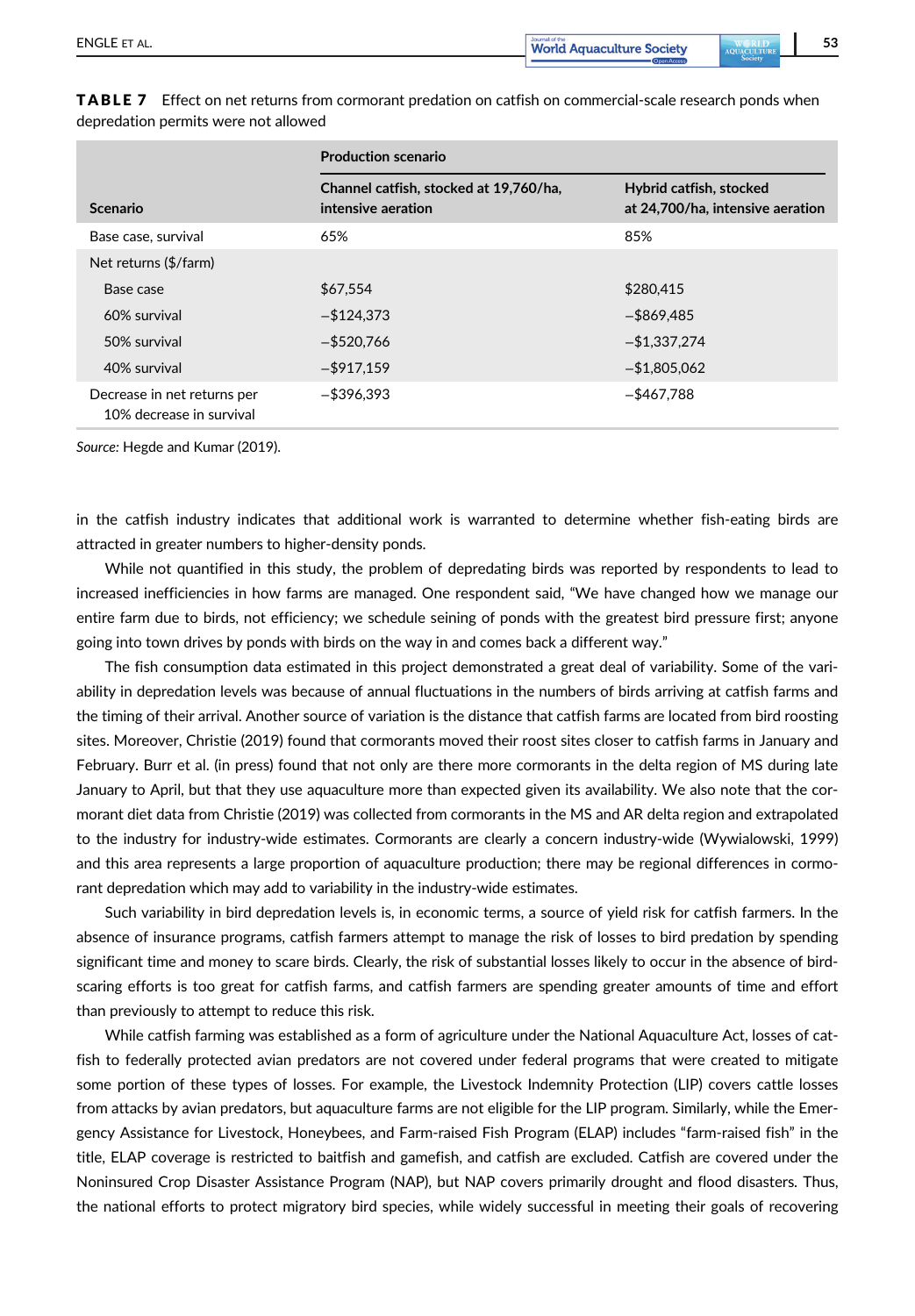bird populations, have also created serious economic problems on catfish farms without provision of compensatory relief programs that are available to other segments of agriculture.

# 5 | CONCLUSIONS

Estimates of losses of catfish to double-crested cormorants in this study are nearly double previous estimates. Catfish farmers spent \$704/ha ± 393/ha in 2018 to scare birds, making bird-scaring costs one of the top five costs of raising catfish. The greatest cost components of scaring birds were the manpower required (39% of all bird-scaring costs) and for trucks used to scare birds (34% of all bird-scaring costs). Greater losses were found on hybrid catfish than on channel catfish fingerling ponds. Industry-wide, the value of catfish losses averaged \$47.2 million (range of \$25.8–\$65.4 million). Total direct losses (including both the increased costs to scare birds and the fish losses despite bird scaring attempts) averaged \$64.7 million (ranging from \$33.5 to \$92.6 million). Profitability improved by 4–23% across the farm size/production strategies analyzed upon removal of economic effects of bird predation and resulted in all but one of the previously unprofitable farm size/production strategies becoming profitable. Overall, the combined effects of increased costs from farm expenditures and efforts to scare birds from farms and the sales revenue value of the catfish lost because of predation by cormorants caused substantial negative economic effects on catfish farms.

Project results demonstrate that farmers are spending more money and more time than previously thought in efforts to scare birds from their ponds. This information is useful for policy-makers and others to attempt to identify ways to reduce the risk and the economic damages to fish farmers from fish-eating birds.

#### ACKNOWLEDGMENTS

Funding for this project was provided in part by the Southern Regional Aquaculture Center through Grant Number 2016-38500-25752 from the U.S. Department of Agriculture, National Institute of Food and Agriculture. We thank the many catfish farmers who participated in this project as well as the USDA/APHIS/WS National Wildlife Research Center-Mississippi Field Station for project staff and support.

### ORCID

Carole R. Engle <https://orcid.org/0000-0001-7055-0479> Ganesh Kumar **b** <https://orcid.org/0000-0003-4765-5306> Luke A. Roy **b** <https://orcid.org/0000-0003-4498-6871>

#### **ENDNOTES**

- $<sup>1</sup>$  In the United States, catfish farms predominantly raise purebred channel catfish, Ictalurus punctatus, but there has been</sup> increased use of the F1 hybrid of female channel catfish, I. punctatus, and male blue cat-
- fish, I. furcatus. The word "catfish" is used throughout the manuscript to refer to the fish raised in the industry.
- <sup>2</sup> Using Producer's Price Index, from Bureau of Labor Statistics. Retrieved from [www.bls.gov/ppi.](http://www.bls.gov/ppi)

#### **REFERENCES**

- Brown, T. W., Mischke, C. C., & Roy, L. A. (2016). A length-weight relationship for pond-raised hybrid catfish fingerlings. Journal of the World Aquaculture Society, 47(1), 93–96.
- Burr, P. (2019). Longitudinal evaluation of habitat use and foraging ecology of piscivorous avian species wintering in the Mississippi Delta. (Master's thesis). Mississippi State University, Mississippi.
- Burr, P. C., Avery, J. L., Street, G. M., Strickland, B. K., & Dorr, B. S. (in press). Historic and contemporary use of catfish aquaculture farms by piscivorous avian species in the Mississippi Delta. Condor (CON-S-19-6627).
- Christie, T. W. (2019). Predation risk of Double-crested Cormorants (Phalacrocorax auritus) on commercial catfish production in the Mississippi Delta. (Master's thesis). Mississippi State University, Starkville, MS.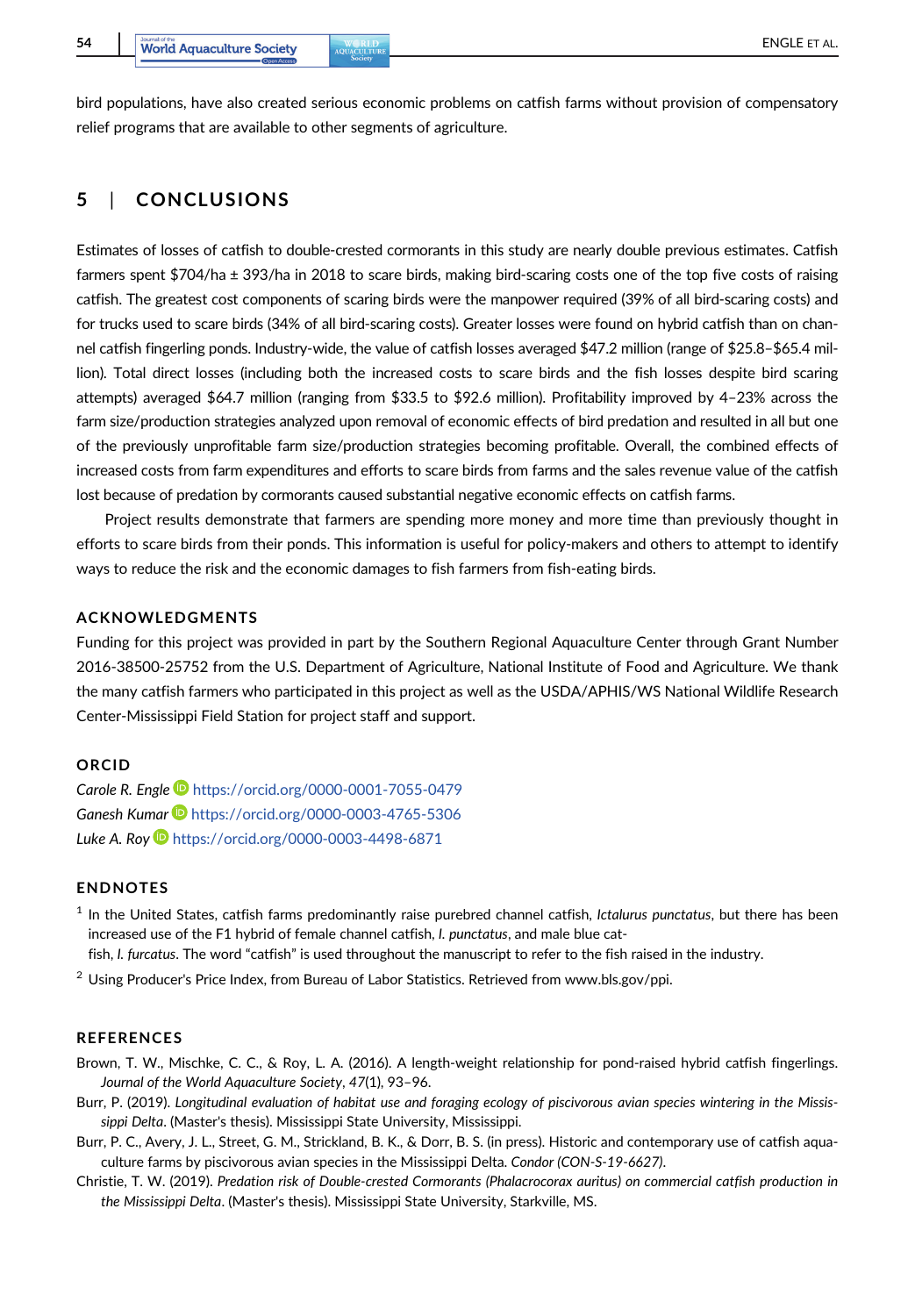- Cunningham, F. L., Hanson-Dorr, K. C., Ford, L., Middleton, D. R., Crain, A., Durst, L., … Hanson, L. A. (2019). Environmental factor(s) and animal vector(s) associated with atypical Aeromonas hydrophila abundance and dissemination among channel catfish ponds. Journal of the World Aquaculture Society, 51, 750–762.<https://doi.org/10.1111/jwas.12608>
- Dorr, B., & Engle, C. R. (2015). Influence of simulated double-crested cormorant, Phalacrocorax auritus, predation on multiple-batch production of channel catfish, Ictalurus punctatus. Journal of the World Aquaculture Society, 46(3), 319–327.
- Dorr, B. S., Burger, L. W., & Barras, S. C. (2008). Evaluation of aerial cluster sampling of double-crested cormorants on aquaculture ponds in Mississippi. Journal of Wildlife Management, 72, 1634–1640.
- Dorr, B. S., Burger, L. W., Barras, S. C., & Godwin, K. (2012a). Economic impact of double-crested cormorant (Phalacrocorax auritus) depredation on channel catfish (Ictalurus punctatus) aquaculture in Mississippi, USA. Journal of the World Aquaculture Society, 43, 502–513.
- Dorr, B. S., Burger, L. W., Barras, S. C., & Godwin, K. (2012b). Double-crested cormorant distribution on catfish aquaculture in the Yazoo River Basin of Mississippi. Wildlife Society Bulletin, 36, 70–77.
- Dorr, B. S., Hatch, J. J., & Weseloh, D. V. (2014). In A. Poole (Ed.), Double-crested cormorant (Phalacrocorax auritus), the Birds of North America Online. Ithaca, NY: Cornell Lab of Ornithology; Birds of North Am. Online p. 109. Retrieved from <http://bna.birds.cornell.edu/bna/species/441>
- Dorr, B. S., Hanson-Dorr, K. C., DeVault, T. L., Barras, S. C., & Guillaumet, A. (2014). Evidence of geographic segregation and density dependent changes in sex ratios in an abundant colonial waterbird. Integrative Zoology, 9, 570–582.
- Glahn, J. F., & Brugger, K. E. (1995). The impact of double-crested cormorants on the Mississippi Delta catfish industry: A bioenergetics model. Colonial Waterbirds, 18, 168–175.
- Glahn, J. F., & Dorr, B. S. (2002). Captive double-crested cormorant Phalacrocorax auritus predation on channel catfish Ictalurus punctatus and its influence on single-batch cropping production. Journal of the World Aquaculture Society, 33(1), 85–93.
- Glahn, J. F., & Stickley, A. R., Jr. (1995). Wintering double-crested cormorants in the delta region of Mississippi: Population levels and their impact on the catfish industry. Colonial Waterbirds, 18 (Special Publications 1, 137–142.
- Glahn, J. F., Reinhold, D. S., & Sloan, C. A. (2000). Recent population trends of double-crested cormorants wintering in the delta region of Mississippi: Responses to roost dispersal and removal under a recent depredation order. Waterbirds, 23, 38–44.
- Glahn, J. F., Werner, S. J., Hanson, T., & Engle, C. R. (2002). Cormorant depredation losses and their prevention at catfish farms: Economic considerations. In L. Clark, J. Hone, J. A. Shivik, R. A. Watkins, K. C. VerCauteren, & J. K. Yoder (Eds.), Human conflicts with wildlife: Economic considerations. Proceedings of the third NWRC special symposium (pp. 138–146). Fort Collins, CO: National Wildlife Research Center.
- Jubirt, M. M., Hanson, L. A., Hanson-Dorr, K. C., Ford, L. L., Lemmons, S., Fioranelli, P., & Cunningham, F. (2015). Potential for great egrets (Ardea alba) to transmit a virulent strain of Aeromonas hydrophila among channel catfish (Ictalurus punctatus) culture ponds. Journal of Wildlife Diseases, 51(3), 634–639.
- Hegde, S., & Kumar, G. (2019). Economics of bird depredation: A catfish case study. NWAC News, 16(1), 6–7. Thad Cochran National Warmwater Aquaculture Center, Mississippi State University, Mississippi.
- Kaliba, A., & Engle, C. (2003). Chicot County, Arkansas: The economic impact of the catfish industry. ETB 257, Cooperative Extension Program, Pine Bluff, Arkansas: University of Arkansas at Pine Bluff.
- Kumar, G., Engle, C., Hegde, S., & van Senten, J. (2020). Economics of U.S. catfish farming practices: Profitability, economies of size, and liquidity. Journal of the World Aquaculture Society.<https://doi.org/10.1111/jwas.12717>.
- Kumar, G., & Engle, C. (2010). Production performance and cost of food fish production from fingerlings of channel-blue F1 hybrids, Ictalurus punctatus—Ictalurus furcatus, or NWAC-103 channel catfish, Ictalurus punctatus. Journal of the World Aquaculture Society, 41(4), 545–554.
- Kumar, G., & Engle, C. R. (2017). Economics of intensively aerated catfish ponds. Journal of the World Aquaculture Society, 48 (2), 320–332.<https://doi.org/10.1111/jwas.12385>
- Kumar, G., Engle, C. R., & Tucker, C. S. (2016). Costs and risk of catfish split-pond systems. Journal of the World Aquaculture Society, 47(3), 327–340.
- Kumar, G., Engle, C., Hanson, T., Tucker, C., Brown, T., Bott, L., … Torrans, L. (2018). Economics of alternative catfish production practices. Journal of the World Aquaculture Society, 49(6), 1039–1057.
- Littauer, G. A., Glahn, J. F., Reinhold, D. S., & Brunson, M. W. (1997). Control of bird predation at aquaculture facilities: Strategies and cost estimates. Southern Regional Aquaculture Center Publication No. 402 (revised). Mississippi State, MS: Mississippi Cooperative State Extension Service.
- Southworth, B. E., Engle, C. R., & Stone, N. (2006). Production characteristics, water quality, and costs of producing Ictalurus punctatus at different stocking densities in single-batch production. Journal of the World Aquaculture Society, 37(1), 21–31.